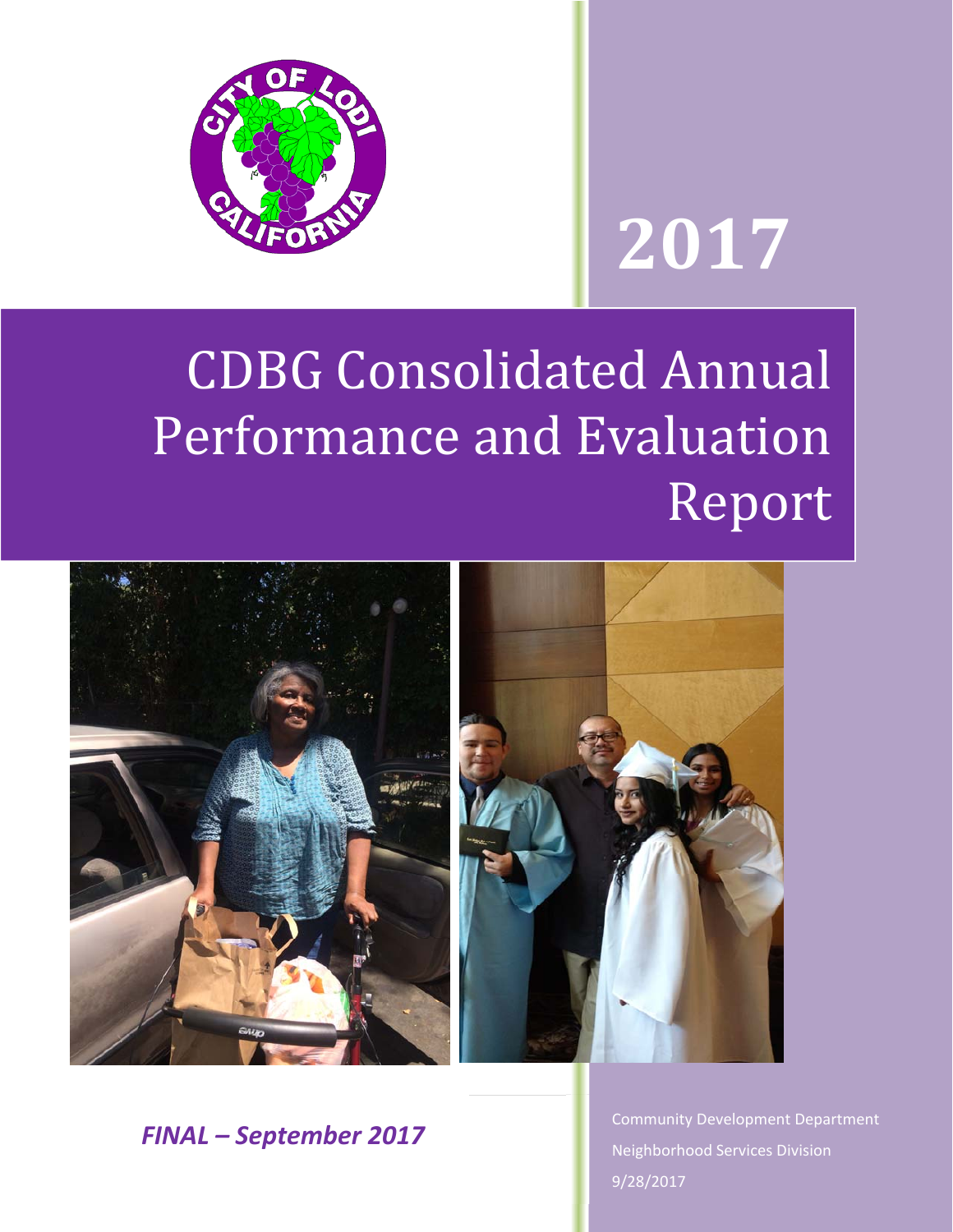## **Table of Contents**

| CR-25 - Homeless and Other Special Needs 91.220(d, e); 91.320(d, e); 91.520(c)  18 |  |
|------------------------------------------------------------------------------------|--|
|                                                                                    |  |
|                                                                                    |  |
|                                                                                    |  |
|                                                                                    |  |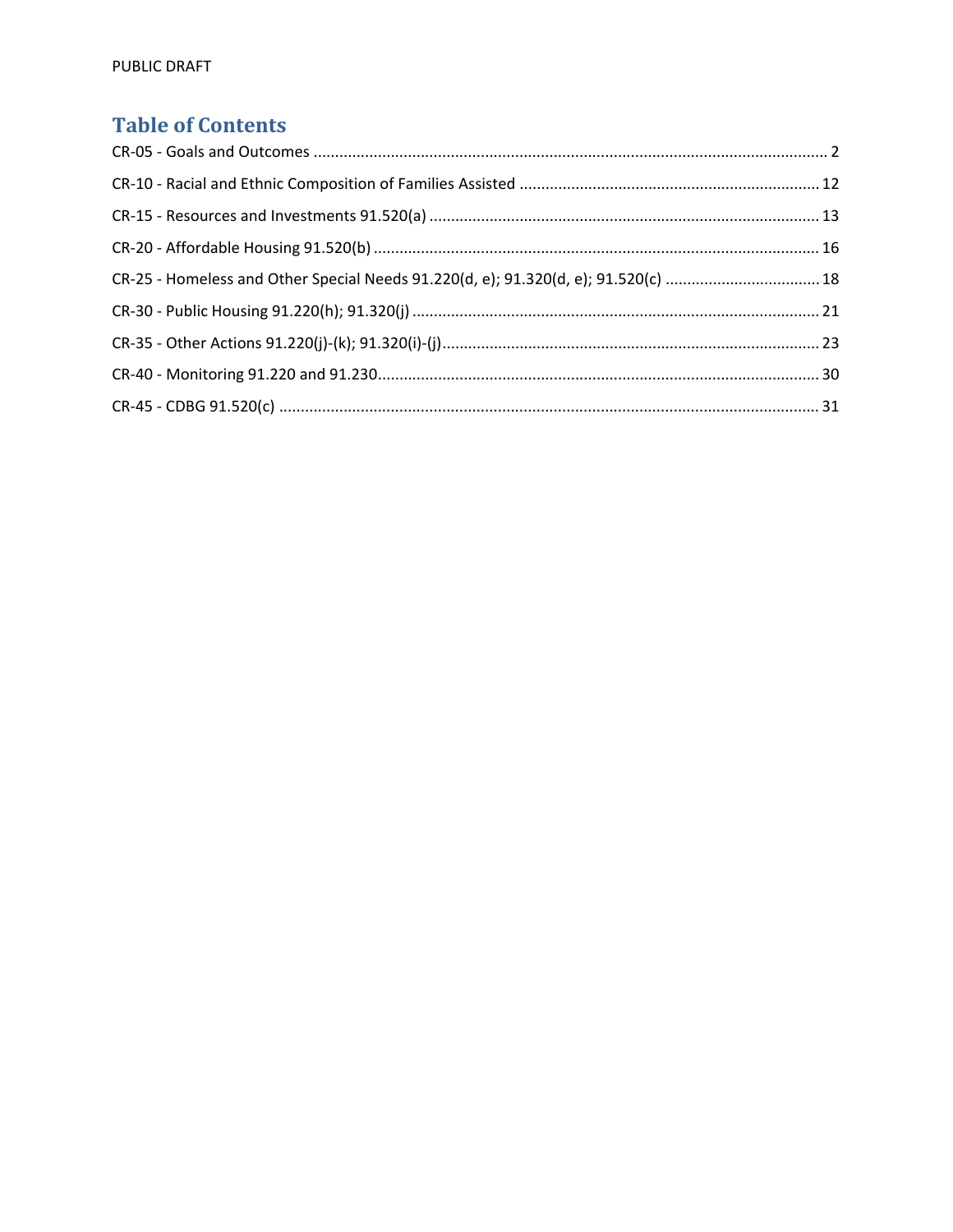## **CR‐05 ‐ Goals and Outcomes**

## **Progress the jurisdiction has made in carrying out its strategic plan and its action plan. 91.520(a)**

In the City of Lodi's third year of implementing its five year Consolidated Plan (2014‐2018), the City has made progress towards reaching each of its goals. Goals were met through the achievements of current projects and by conducting program planning for future projects.

The City's strategic plan identifies two priorities and eight main goals. The two priorities are 1) building a healthy community and 2) expanding economic development activities.

This year's activities resulted in addressing all of these eight established goals, including: 1) improving access to social services; 2) improving accessibility to public facilities; 3) constructing/upgrading public facilities; 4) addressing slum, blight, and nuisance conditions; 5) building capacity and leadership in marginalized communities; 6) preserve existing affordable housing, and 7) securing additional funding. Additionally, the City took steps to foster fair housing opportunities and quality housing to residents of all income levels.

#### **Social Service Activities:**

- More specifically, the City of Lodi allocated CDBG funds during the 2016‐17 program year to multiple social service agencies to meet these priorities and goals; including LOEL Senior Center, Second Harvest Food Bank of San Joaquin and Stanislaus Counties Inc. (Second Harvest) San Joaquin Fair Housing Association (San Joaquin Fair Housing), the City's LodiGRIP Program, and Community Partnership for Families of San Joaquin (Community Partnership for Families). Sub‐ recipient Second Harvest exceeded its program goal by serving a total of 1,996 Lodi residents. This represents unduplicated visits by individuals and their family members. Additionally, many families visited the food bank and its nonprofit partners repeatedly throughout the year. Counting these visits, the number of service units (instances of individuals receiving services repeatedly) was 12,823. Approximately 170,064 pounds of supplemental groceries, including fresh fruits and vegetables, were provided to Lodi residents. Second Harvest has a three‐part program, which provides 1) food to low-income families; 2) groceries to youth that participate in Boys and Girls Club; and 3) supplemental groceries for seniors at the Lodi Community Center. During 2016-17, Second Harvest served 1,828 of those in low-income families, 70 youth at the Boys and Girls Club, and 98 seniors.
- San Joaquin Fair Housing Association provided fair housing assistance, including: completed 14 mediation cases for 14 households (33 residents), provided intake and resources to 343 residents, facilitated one fair housing seminar for 18 landlords in Lodi, and participated in two multi-family housing management trainings In nearby Stockton. The program goals are to ensure fair housing, and to teach and advocate tenant and landlord rights and responsibilities regarding providing and maintaining adequate and safe housing. The Association helps mediate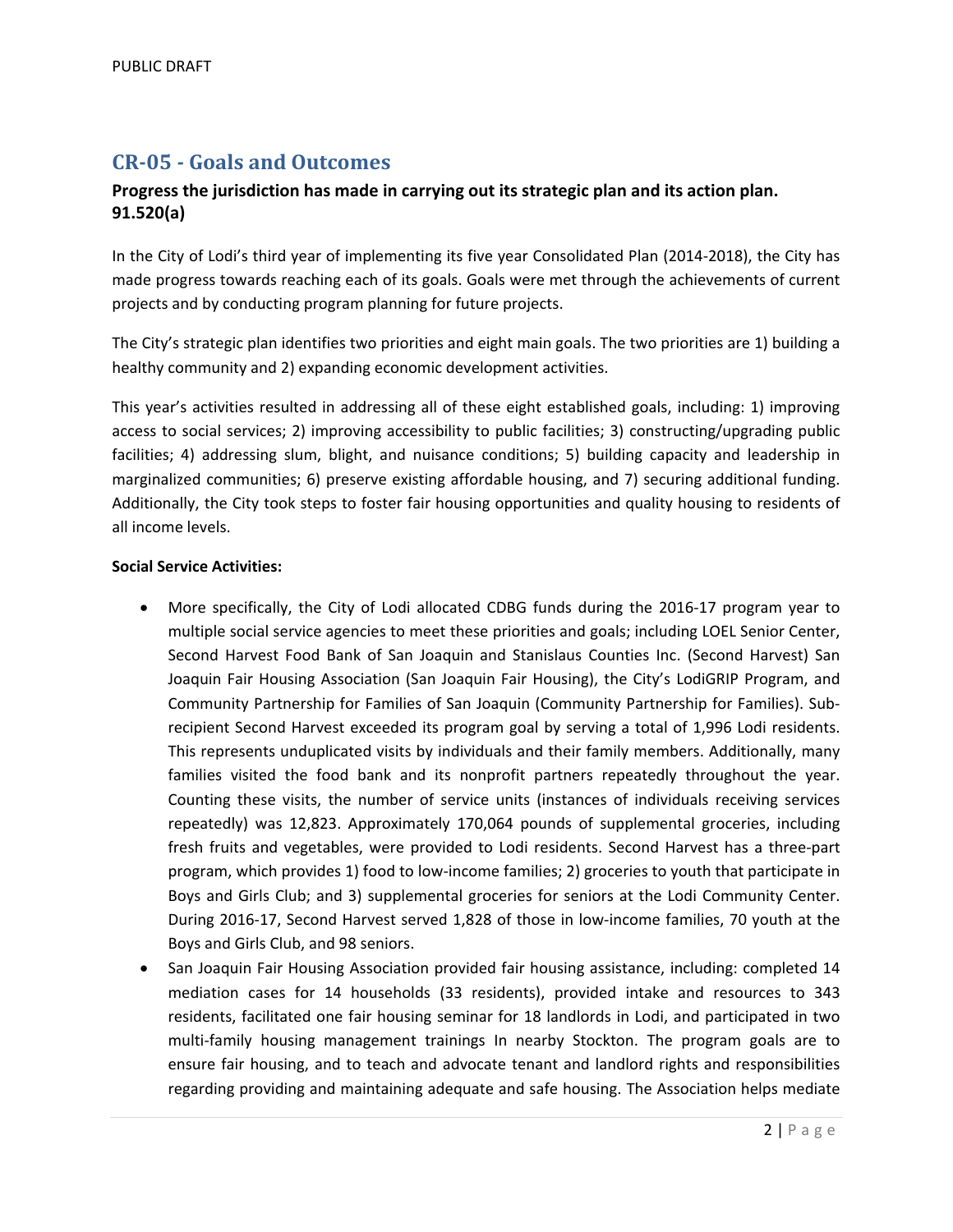conflicts between tenants and landlords and provide educational opportunities. By educating both tenants and landlords, the program aims to eliminate housing discrimination in Lodi and promotes fair housing opportunity regardless of a person's disability, religion, race/ethnicity, color, country of origin or ancestry, age, gender, familiar status, source of income, marital status, or sexual orientation.

- The City procured fair housing testing services with California Rural Legal Assistance (CRLA) to ensure quality, systematic, and thorough review of how residents may be experiencing discrimination in their housing choice.
- During 2016-17, LodiGRIP staff assisted several at-risk youth and their families. The program is mostly funded by City General Funds with some funds from CDBG. The LodiGRIP mission is to reduce serious youth violence by working directly with gang-involved or potentially ganginvolved youth that are at high‐risk of violence, either as victims or perpetrators. The program involves participation in Juvenile Diversion Program at Mule Creek State Prison, peer‐to‐peer counseling sessions, positive group activities, tattoo removal services, community volunteer activities, and peer mentoring. As a result of the program and collaboration with the police department, gang activity has declined in Lodi. In 2011, the police reported 253 gang related incidents, which steadily declined to 82 in 2015, and now just 49 incidents in 2016. Staff report that gang members have told them that fewer kids want to enter gangs because of the program. Youth participants are reporting that they are more focused on their education. For example, one youth who was a victim of gang violence three years ago joined the program and is now a mentor to his peers and at middle schools. He recently completed his high school education and graduated in the spring. CDBG 2016‐17 program funds also helped two former gang members get tattoo removal. The tattoo removal helps former gang members to step away further from that lifestyle and disconnect from that culture.
- In 2016‐17, Community Partnership for Families of San Joaquin exceeded its goals to serve 25 persons. In total, 40 Lodi youth and their family members received screening, case‐ management, and group counseling. Some of these youth participated in several group counseling sessions, youth mentoring activities, and positive social events for a total of 1,446 service units (instances that an individual receives services repeatedly). Services exceeded expectations due to forming a stronger collaboration with LodiGRIP, whereby LodiGRIP provided referrals for family services, and Community Partnership participated in Juvenile Detention Program and facilitated the follow-up peer group counseling sessions. Additionally, youth participated in planning and implementing "Bi‐National Health Week" which is a free event that promotes access to resources for health and wellness in the Latino community. Fifty collaborative partners and over 100 individuals attended. Over 22 youth also participated and helped plan "Tru Hope Summit, College and Career Fair" where they toured over 80 colleges and career paths. Lastly, youth participated in the  $2^{nd}$  Annual Peace Walk and contributed a community piece of artwork that demonstrates unis and diversity in their community. Over 150 attended and the artwork was later presented to City Council.
- The LOEL Senior Center exceeded its goal of serving 50 seniors, and provided 10,313 meals to 92 homebound seniors, all of which reported as being disabled in some way. This meal program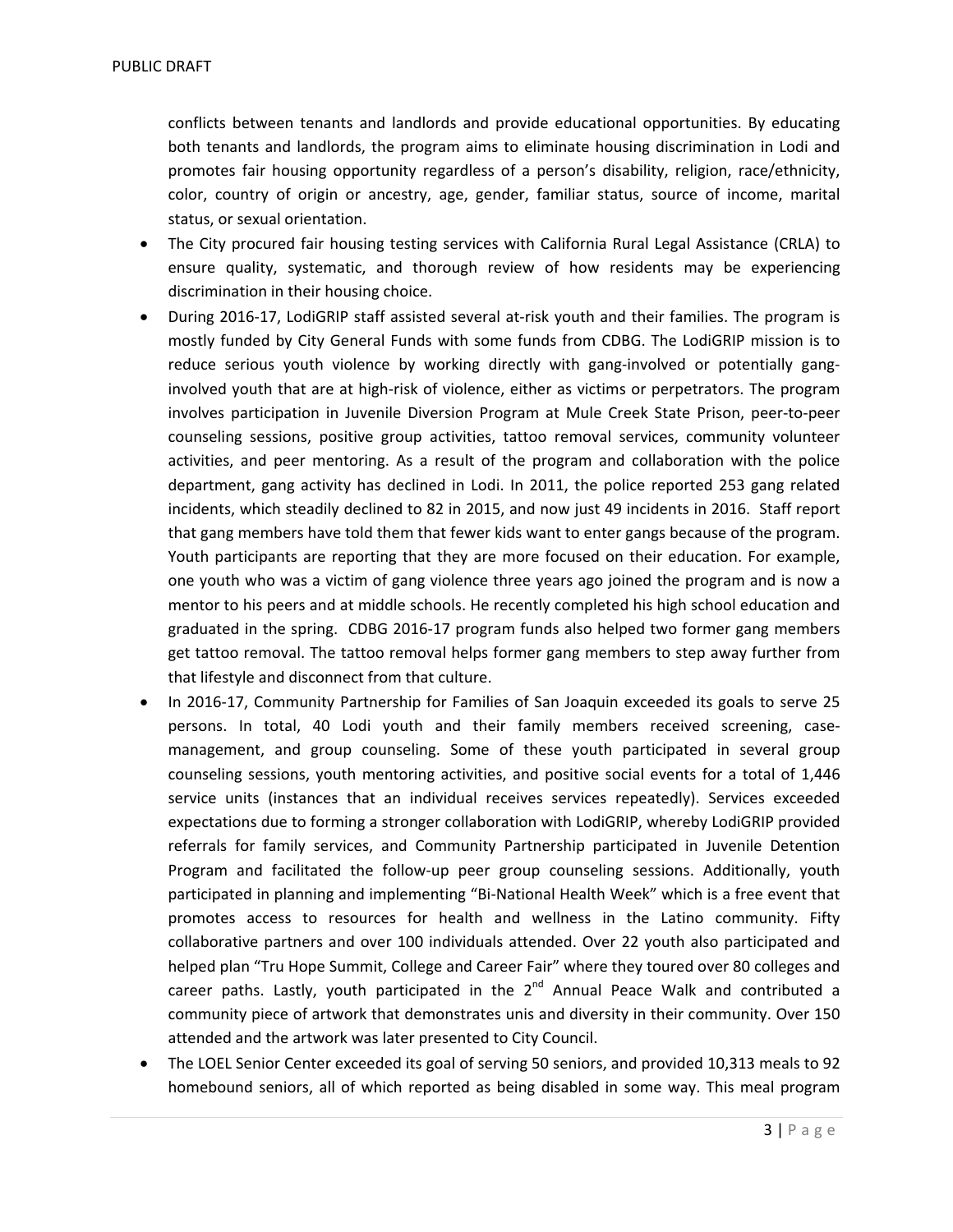provides a hot nutritious meal five days a week to homebound seniors. Not only does the senior receive daily nutrition, but socialization and a welfare check to make sure the senior is well‐ enough to answer the door.

#### **Public Facilities Activities:**

Also, during program year 2016‐17, the City of Lodi made progress towards its two Consolidated Plan goals to upgrade public facilities and improve accessibility within the City. The City completed various projects that addressed American's with Disability Act (ADA)‐compliant improvements. These improvements help make public services and cultural programs available to all of Lodi's population, including aging or disabled residents who need wheelchair accessibility. Several of these projects were multi-year efforts and were completed during the 2016-17 program year. Improvements included:

**Kofu Park Improvements (Plan Year 2013 and 2015)**: Project improvements consisted of removal and replacement of parking and pedestrian sidewalk in the existing parking lot and installation of a small landscape area, one sewer clean out box and cover, new ADA‐compliant concrete sidewalk, parking bumpers, curb ramps with handrails, and associated signage and striping.

**Alley Drainage Improvement (Plan Year 2014)**: Project improvements consisted of improvements to an existing alley running north from Daisy Avenue south to De Force Avenue that had experienced flooding and water damage. Project improvements consisted of pavement removal and replacement, mill and overlay, new approach concrete and 265 feet of storm drain extension.

**Hutchins Street Square North Entrance ADA Improvements (Plan Year 2014 and 2015)**: Improvements consisted of removal of a sidewalk at the north entrance and installation of an ADA compliant access ramp and stairs. Additionally, the project consists of replacement of three existing standard asphalt parking stalls with two concrete ADA‐compliant parking stalls and a concrete accessible walkway leading to the new access ramp.

**Cherokee Lane (Plan Year 2015)**: Improvements consisted of removal and replacement of existing pedestrian facilities at six locations along Cherokee Lane corridor with ADA‐compliant facilities, as well as the connection of existing sidewalk facilities at four gap (sidewalk infill) locations.

**Blakely Park Restroom Demolition (Plan Year 2015):** Project improvements consisted of demolition and removal of existing unused restroom structure. The vacant structure was causing increased blight and nuisance in the park where the boys and girls club and community pool was located. The City plans to use the space for more recreation in the future.

**Grace and Mercy ADA Improvements (Plan Year 2015 and 2016) (Project still in process)**: This project completed a CASp (Certified Access Specialist) inspection report to determine exactly what barriers to accessibility exist at the site and the organization finalized its scope of work.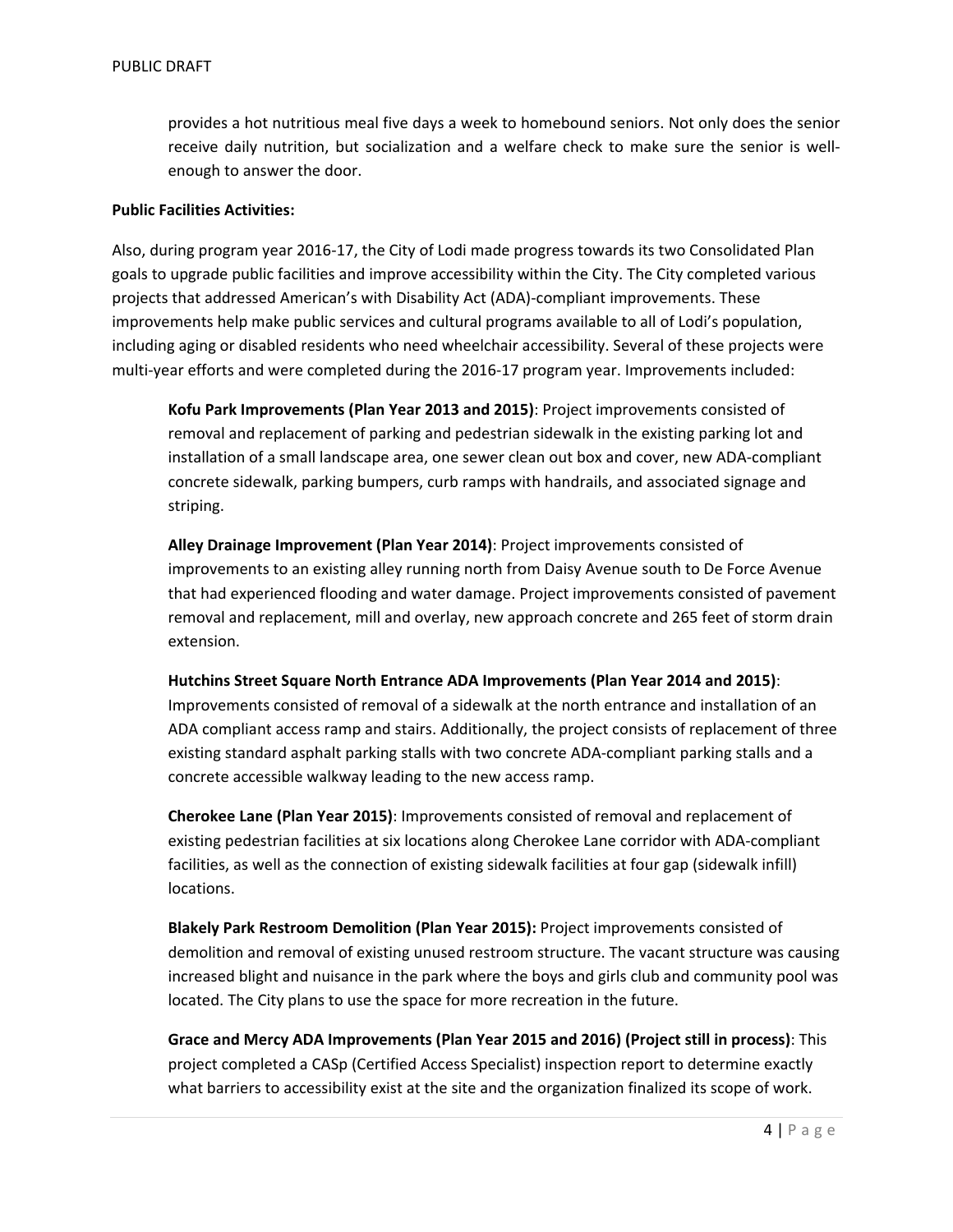The City added approximately \$20,000 in additional funds to this project from both previous year projects that had leftover funds and with new funds in anticipation of phase 2 of construction. Construction is anticipated to begin during the 2017‐18 program year. Improvements may include: van‐accessible parking space with compliant slope, striping and signage; remove existing stairs and raised deck/porch with pedestrian ramp and staircase; remove existing front door and frame and install new with compliant hardware; install new larger side entrance doors; lower interior self‐service counter, and various repairs to make restrooms more accessible.

#### **Housing and Other Activities:**

One of the City's other goals is to preserve existing affordable housing, including improving the condition of the City's existing housing stock that benefit low-income residents.

**Housing Authority Washington Street Improvements III (Plan Year 2015):** During 2016‐17 program year, the Housing Authority of San Joaquin County began rehabilitation, and is nearly complete, on a six‐unit affordable housing complex. The units are unsubsidized but offered to renters at below‐market rates. Improvements include replacing water heaters, electrical outlets, painting fencing, repairing siding and trim that has water damage, and applying stucco to existing siding.

**First‐Time Homebuyer Program and Housing Rehabilitation Program (Plan Year 2016):** During the 2016‐17 program year, the City finalized guidelines for its two program: First‐Time Homebuyer and Housing Rehabilitation. Environmental review is complete on both and outreach has begun. The City anticipates rolling out the programs during the 2017‐18 program year and completing during the 2018‐19 year.

**Graffiti Abatement (Plan Year 2016):** The City's Graffiti Abatement program has helped reduce blight by cleaning up tagged properties in targeted low-income areas. The City's program cleans up these sites within a day or two, or within the same day in some instances, which benefits not only the property but prevents secondary tags. The program runs year-round. Graffiti abatement has helped preserve neighborhood property values and maintain housing stock in the City. During program year 2016‐17, the City removed 1,420 instances of graffiti in low‐ and moderate‐income neighborhoods.

#### **Other:**

**Small Business Development Center (Plan Year 13 and 15):** The City developed a relationship with Small Business Development Center at San Joaquin Delta College to help low‐income individuals start/grow their business. Due to changes in management with the organization, the project was delayed. The City attempted to meet with the Small Business Development Center to finalize plans for implementing this program before the end of the 2016 calendar year; however, the City determined that the project would not be going forward and has allocated the funds to a new 2017‐18 project.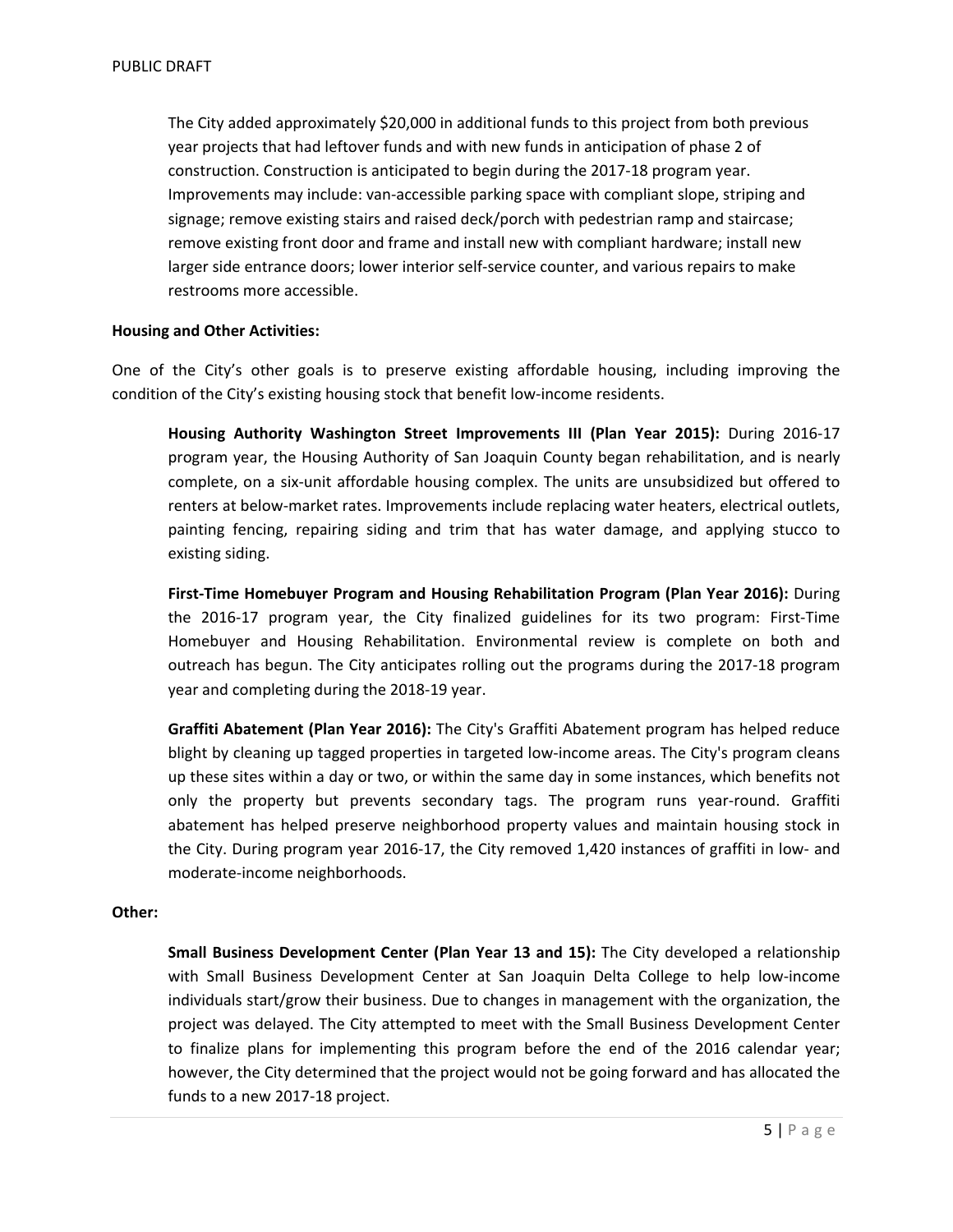**Community Partnership – Family Resource Center & Salvation Army Transitional Housing (Plan Year 2016):** Additionally, these two projects will not be proceeding to construction, for various reasons, so the City will be completing an amendment this fall to reallocate those funds to new 2017‐18 projects.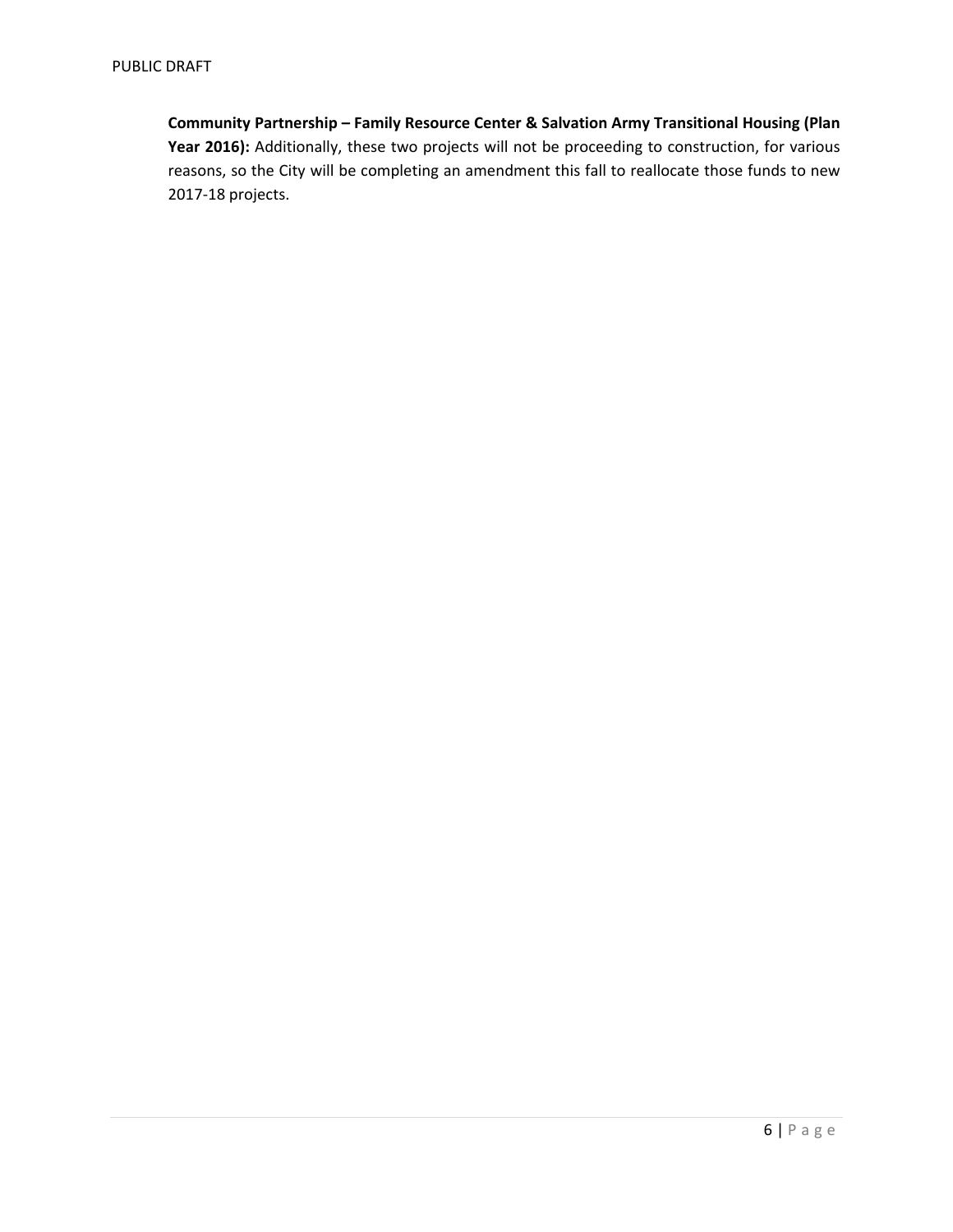Comparison of the proposed versus actual outcomes for each outcome measure submitted with the consolidated plan and **explain, if applicable, why progress was not made toward meeting goals and objectives. 91.520(g)**

| <b>Project/Act</b><br>ivity              | <b>Agency/Operat</b><br><b>or</b>                      | <b>Goal</b>                          | <b>Funding</b>                                                                     | <b>Indicator</b>                                                                    | <b>Unit of</b><br><b>Measure</b> | Goal 5<br>yr Plan | <b>Act. 5</b><br>yr Plan | %<br>Comp. | Goal<br>2016      | Act.<br>2016   | %<br>Comp. |
|------------------------------------------|--------------------------------------------------------|--------------------------------------|------------------------------------------------------------------------------------|-------------------------------------------------------------------------------------|----------------------------------|-------------------|--------------------------|------------|-------------------|----------------|------------|
| Planning<br>and Admin                    | City Staff and<br>Contractors                          | Efficient<br>Admin. &<br>Oversight   | \$107,791                                                                          | Successfully<br>Administered the<br>CDBG program<br>according to HUD<br>regulations | Efficient<br>Admin.              |                   |                          |            | <b>NA</b>         | <b>NA</b>      | 100%       |
|                                          | <b>Address Blight and Nuisance - Persons Benefited</b> |                                      |                                                                                    |                                                                                     |                                  | 90,000            | 61,520                   | 68%        | 18,00<br>$\Omega$ | 24,350         | 135%       |
| Graffiti<br>Abatement                    | City Staff and<br>Contractors                          | Address<br>Blight<br>and<br>Nuisance | \$32,000                                                                           | <b>Public Services</b><br>other than<br>Low/Mod<br><b>Housing Benefit</b>           | Persons<br>Assisted              |                   |                          |            | 18,00<br>0        | 24,350         | 135%       |
|                                          | <b>Public Services - Persons Assisted</b>              |                                      |                                                                                    |                                                                                     |                                  | 5,000             | 6,220                    | 124%       | 1,020             | 2,130          | 209%       |
| LodiGRIP                                 | City Staff and<br>Contractors                          | Youth<br><b>Services</b>             | <b>Public Services</b><br>other than<br>\$355<br>Low/Mod<br><b>Housing Benefit</b> |                                                                                     | Persons<br>Assisted              |                   |                          |            | 5                 | $\overline{2}$ | 40%        |
| Community<br>Partnership<br>for Families | Community<br>Partnership for<br>Families               | Family<br><b>Services</b>            | \$45,738                                                                           | <b>Public Services</b><br>other than<br>Low/Mod<br><b>Housing Benefit</b>           | Persons<br>Assisted              |                   |                          |            | 25                | 40             | 160%       |
| Second<br>Harvest<br>Food Bank           | Second Harvest<br>Food Bank                            | Public<br><b>Services</b>            | \$7,000                                                                            | <b>Public Services</b><br>other than<br>Low/Mod<br><b>Housing Benefit</b>           | Persons<br>Assisted              |                   |                          |            | 940               | 1,996          | 212%       |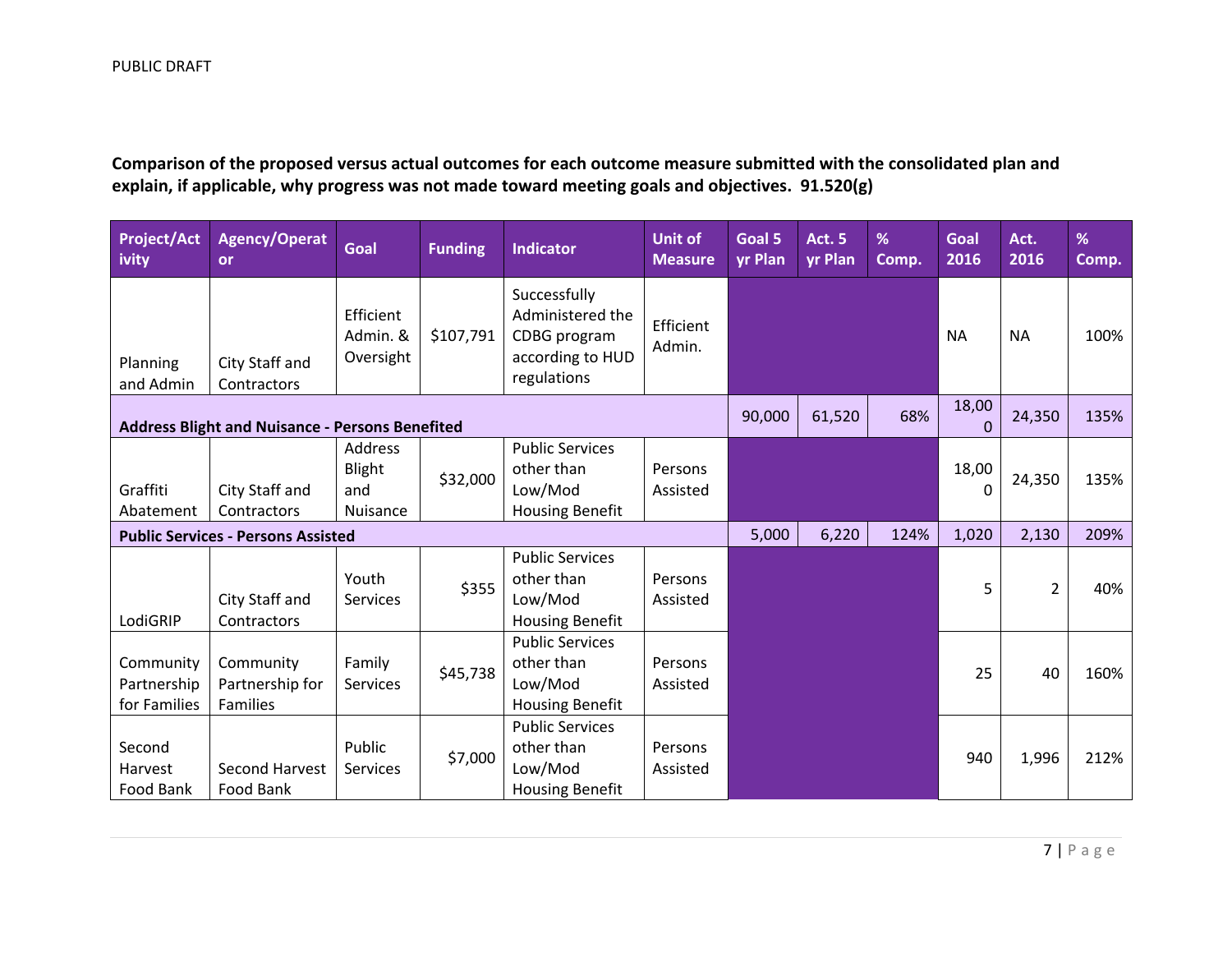| San<br>Joaquin<br>Fair<br>Housing                                      | San Joaquin<br><b>Fair Housing</b>                                                                 | Public<br>Services           | \$15,000  | <b>Public Services</b><br>other than<br>Low/Mod<br><b>Housing Benefit</b>                                         | Persons<br>Assisted           |                |                |     | 125                            | 343                            | 274%         |
|------------------------------------------------------------------------|----------------------------------------------------------------------------------------------------|------------------------------|-----------|-------------------------------------------------------------------------------------------------------------------|-------------------------------|----------------|----------------|-----|--------------------------------|--------------------------------|--------------|
| <b>LOEL Senior</b><br>Center<br>Nutrition<br>Program                   | <b>LOEL Senior</b><br>Center                                                                       | Senior<br><b>Services</b>    | \$7,000   | <b>Public Services</b><br>other than<br>Low/Mod<br><b>Housing Benefit</b>                                         | Persons<br>Assisted           |                |                |     | 50                             | 92                             | 184%         |
|                                                                        | <b>Public Infrastructure - Improved Access (Projects Completed)</b>                                |                              |           |                                                                                                                   |                               | $6\phantom{1}$ | $\overline{3}$ | 50% | $\overline{2}$                 | 3                              | 150%         |
| Kofu Park<br><b>ADA</b><br>Improveme<br>nts                            | City Staff and<br>Contractors                                                                      | Public<br><b>Facilities</b>  | \$105,215 | Public Facility or<br>Infrastructure<br>Activities for<br>Low/Moderate<br><b>Income Housing</b><br><b>Benefit</b> | Infrastru<br>cture<br>Project |                |                |     | $\mathbf{1}$                   | $\mathbf{1}$                   | 100%         |
| <b>Hutchins</b><br>Street<br>Square<br>North<br>Entrance<br><b>ADA</b> | City Staff and<br>Contractors                                                                      | Public<br>Infrastru<br>cture | \$149,987 | Public Facility or<br>Infrastructure<br>Activities for<br>Low/Moderate<br><b>Income Housing</b><br><b>Benefit</b> | Infrastru<br>cture<br>Project |                |                |     | 1                              | 1                              | 100%         |
| Cherokee<br>Lane ADA<br>Improveme<br>nts                               | City Staff and<br>Contractors<br><b>Construct or Upgrad Public Facilities (Projects Completed)</b> | Public<br>Infrastru<br>cture | \$171,888 | Public Facility or<br>Infrastructure<br>Activities for<br>Low/Moderate<br><b>Income Housing</b><br><b>Benefit</b> | Infrastru<br>cture<br>Project | 4              | 3              | 75% | $\mathbf{1}$<br>$\overline{2}$ | $\mathbf{1}$<br>$\overline{2}$ | 100%<br>100% |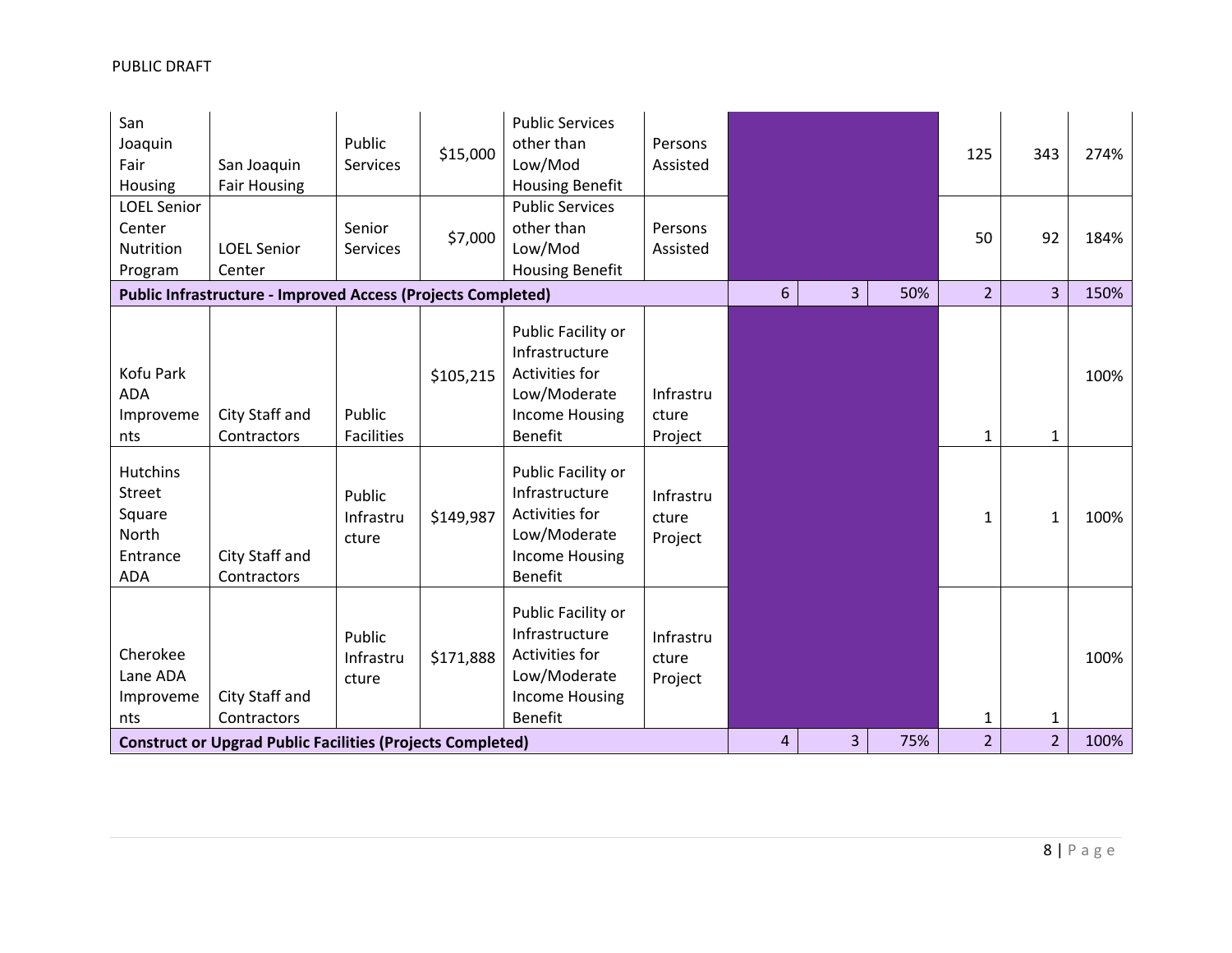| Blakely<br>Park<br>Restroom<br>Demolition | City Staff and<br>Contractors | Public<br><b>Facilities</b>  | \$25,523  | Public Facility or<br>Infrastructure<br>Activities for<br>Low/Moderate<br>Income Housing<br>Benefit        | Facility<br>Complet<br>ed     |  | 100% |
|-------------------------------------------|-------------------------------|------------------------------|-----------|------------------------------------------------------------------------------------------------------------|-------------------------------|--|------|
| Alley<br>Drainage<br>Improveme<br>nts     | City Staff and<br>Contractors | Public<br>Infrastru<br>cture | \$136,133 | Public Facility or<br>Infrastructure<br>Activities for<br>Low/Moderate<br>Income Housing<br><b>Benefit</b> | Infrastru<br>cture<br>Project |  | 100% |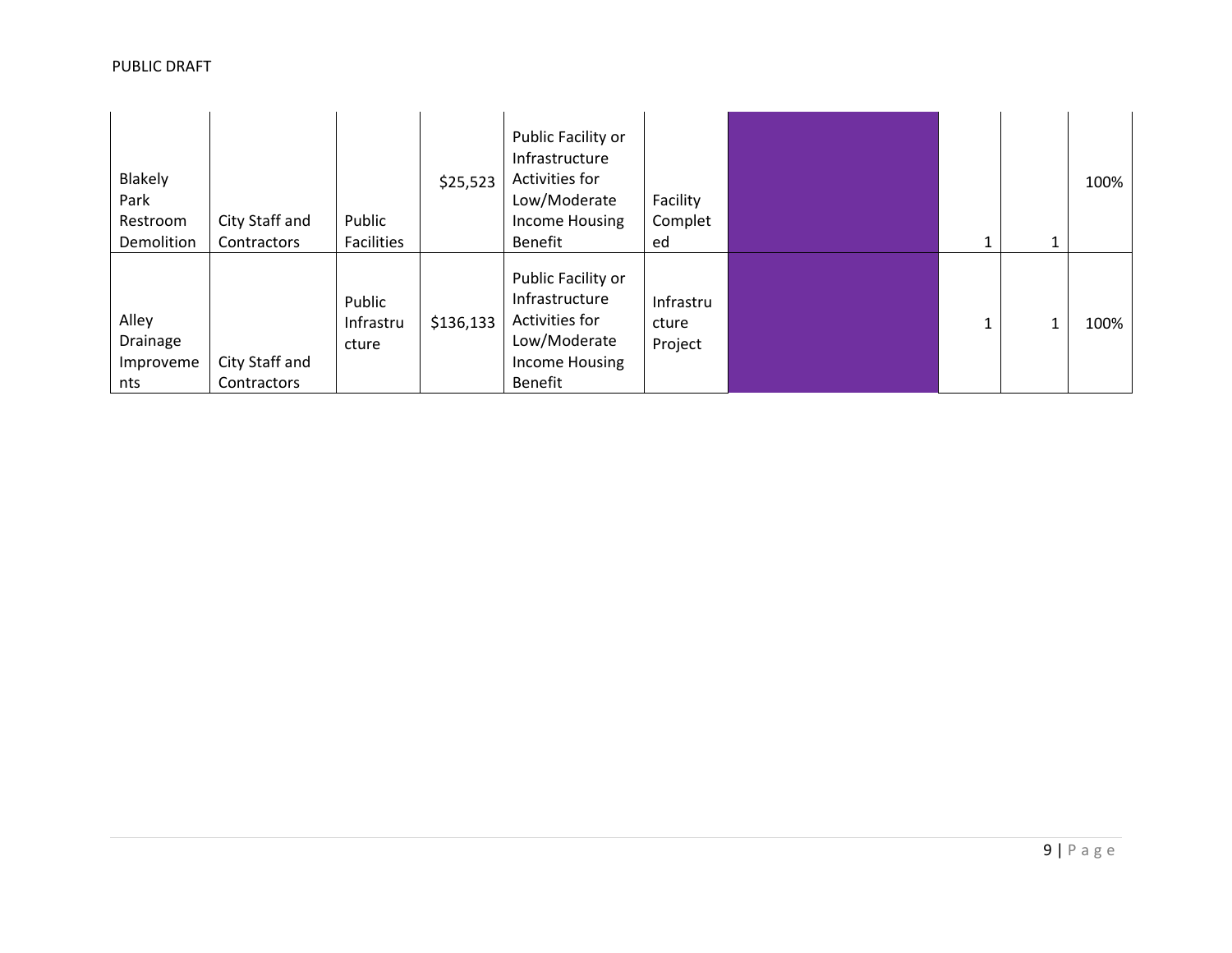## **Assess how the jurisdiction's use of funds, particularly CDBG, addresses the priorities and specific objectives identified in the plan, giving special attention to the highest priority activities identified.**

The City's strategic plan identifies two priorities and eight main goals. The two priorities are 1) building a healthy community and 2) expanding economic development activities. This year's activities resulted in meeting many of those eight goals. A list of each goal and the activity that supported each goal is outlined below:

- 1) improving access to social services;
	- a. Second Harvest Food Bank provides residents with access to food resources and often partners with nonprofits to supplement their services with additional nutrition education and food. It exceeded its goal by increasing the number of Lodi agencies served and increasing the amount of food provide to each agency.
	- b. LOEL Senior Center program exceeded its goal of providing health‐food classes and healthy food alternatives to local residents.
	- c. Community Partnership for Families and One‐Eighty Adolescent and Family Services programs met program goals as well. Both of these programs run screenings that identify what other needs the youth may have and the needs of the family. Then, the youth are connected with additional services, and staff will work with family members as well to help them get access to more resources, taking the approach that the whole family's health is important for supporting the youth. Youth are encouraged to develop a plan to take ownership in their family story/circumstances and to develop their own plan for the future. With their goals and the support of the agency staff, youth and family members work towards getting the assistance they need.
	- d. LodiGRIP program assists youth who are at-risk of becoming a member or being a target of gang related activity. Through the program, certain select youth participated in the Juvenile Diversion Program (JDP) through Mule Creek State Prison. The JDP participants and their families received follow‐up support from social service agencies to address issues within the home environment that may be contributing to their at-risk behavior. These families and youth received added resources and support, including referrals. Additionally, several of the youth have come together to create a peer mentorship program to turn youth away from gang activity and turn towards their education and/or vocational training. A portion of the City's LodiGRIP funds were re‐allocated to the Community Partnership for Families to support its expanding support services to families members of the LodiGRIP youth participants. .
- 2) improving accessibility;
	- a. The City's accessibility projects expand over a multi-year period. The City has completed the project scope and awarded CDBG funds on several projects during program year 2016‐17:
		- Kofu Park Improvements (Plan Year 2013 and 2015);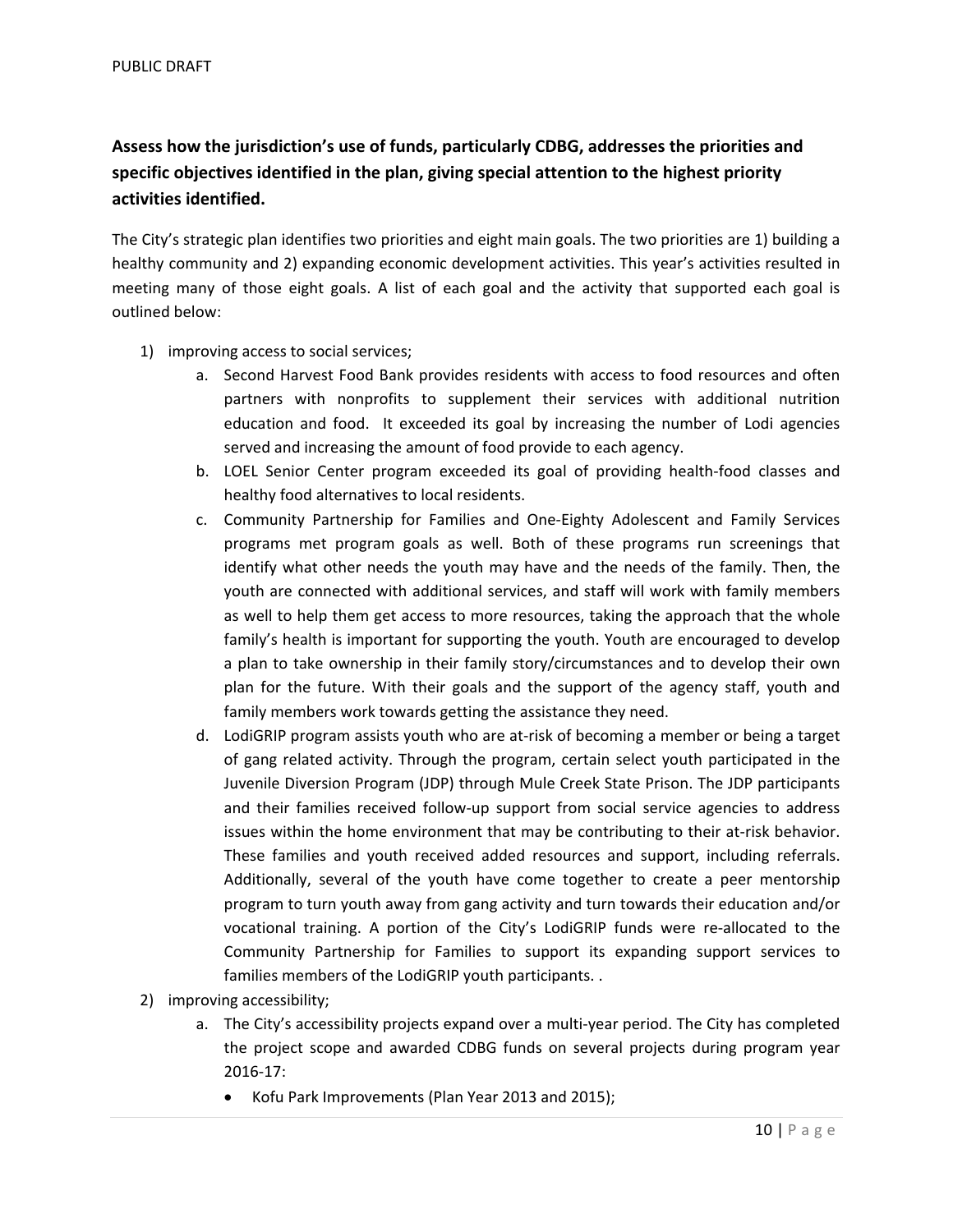- Alley Drainage Improvements (Plan Year 2014)
- Cherokee Lane (Plan Year 2015)
- Hutchins Street Square North Entrance ADA Improvements (Plan Year 2014 and 2015)

Two additional projects are scheduled to be completed during the next program year:

- Grace and Mercy ADA Improvements (Plan Year 2015 and 2016)
- Lawrence ADA Accessibility Parking Improvements (Plan Year 2016)
- 3) constructing or upgrading public facilities;
	- a. During program year 2016‐17, the City completed construction on the Blakely Park Restroom Demolition project (Plan Year 2015).
- 4) addressing slum, blight and nuisance conditions;
	- a. Lodi's Graffiti Abatement program cleans up blight and also helps deter those from future offenses. This year's program met its goal. Also, the LodiGRIP program gives youth positive activities to engage in, in place of more destructive activities such as illegal tagging. This also helps to reduce blight and nuisance conditions in the City.
- 5) produce new affordable housing / rehabilitate existing housing;
	- a. Projects were identified during the 2016‐17 program year to address this goal through a first-time homebuyer assistance and a housing rehabilitation program. Previously, the City had received HOME funds and began initial program start‐up activities. Although, due to the high cost of Lodi single‐family homes, the City returned the HOME funds because they were not able to meet HOME limits on purchase price.
- 6) expand financial opportunities for lower‐income individuals and families;
	- a. While the project with Small Business Development Center at San Joaquin Delta College will not go forward, the City will continue to look for opportunities to partner with nonprofits to meet this goal.
- 7) building capacity and leadership in marginalized communities;
	- a. The City continues to prioritize building capacity and leadership. The City initially started to work on establishing a Neighborhood Revitalization Strategy Area by engaging in a transformation program called Asset Based Community Development (ABCD). The benefits of the ABCD workshops can be clearly seen by the formation of five resident‐ driven community improvement projects. These are led by a diverse cross-section of residents, and they are all focused around improving Lodi's most low‐income neighborhoods. The benefits of the ABCD approach have also been the cross‐ collaboration among the City and various local entities, and increased public input in the formation of CDBG projects and other City projects. Through partnership with other entities the City has found sufficient non‐CDBG sources of funds and assistance to provide support to these groups. As such, the City does not foresee establishing a NRSA. Moreover, as a result of the ABCD approach, the City has seen a marked increase in the number of residents, especially Spanish‐speaking and those from lower income neighborhoods, that attend and provide feedback at the various outreach meetings (i.e. Lodi Improvement Committee, City Council, and community held meetings).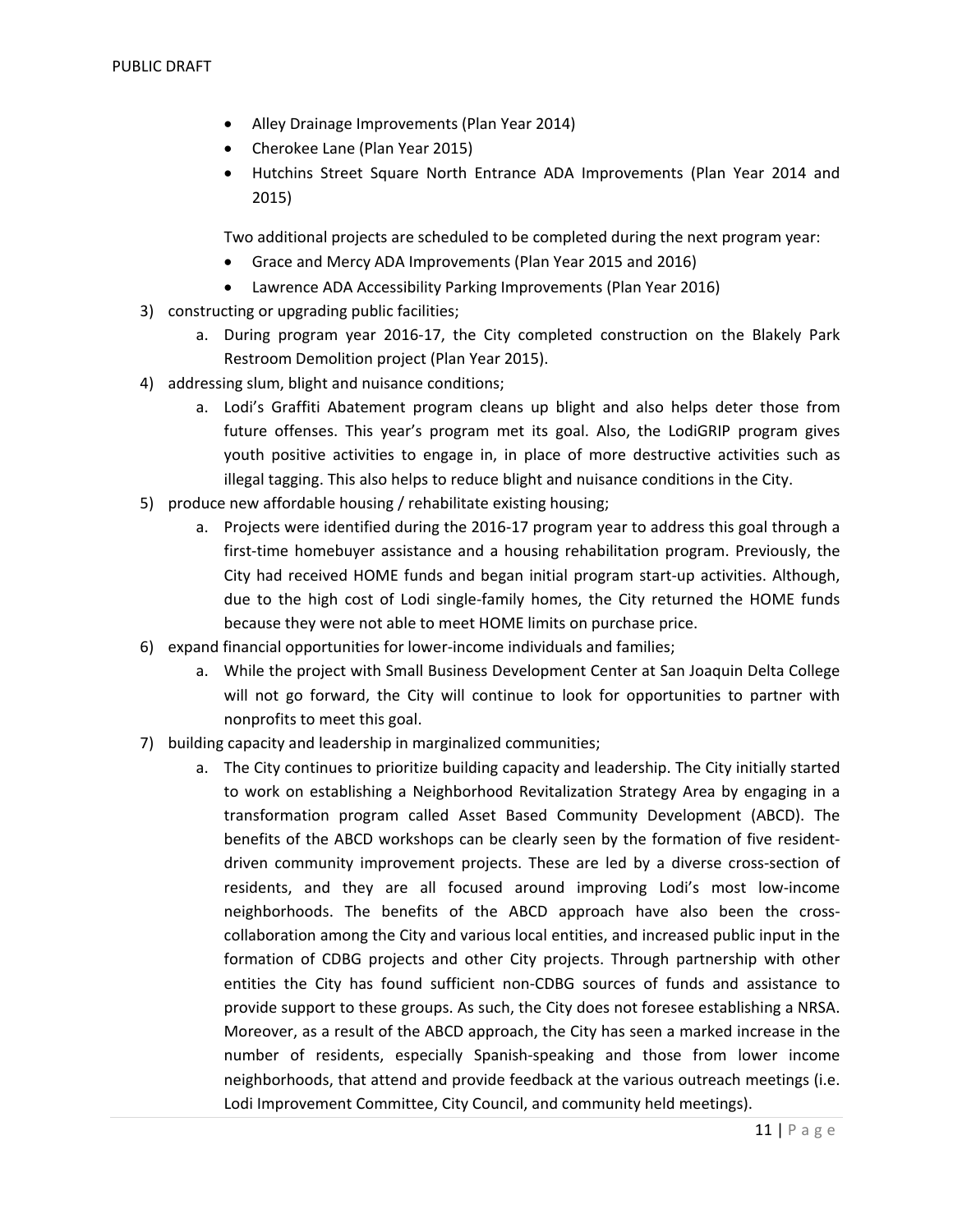- b. The LodiGRIP and Community Partnership programs foster youth leaders who work with their fellow students, parents, family members, and community members to create a positive environment and activities for youth. The peer mentorship program has built leadership skills in the at-risk youth, and many have developed an interest in getting more involved in the community. Additionally, several participants from LodiGRIP transitioned from performing poorly in school, low attendance, and behavior problems, to higher grades, improved behavior, and on a track to graduate.
- 8) securing funding to implement these goals;
	- a. While no specific activity was allocated to this goal in 2016‐17, the City has actively been pursuing funding opportunities and was successful in hiring an intern to assist in researching, screening, and applying for additional grants funds. That position is funded through the Program Administration allocation. As a result, the City the City applied for a number of grant and pursued a partnership with the Lodi Chamber of Commerce and a local branch of Farmers and Merchants Bank to provide an Asset‐Based Community Development workshop. Through these collaborations, the City participating in a "Love Your Block" grant program. Residents that are part of the ABCD program can apply for grant funds to make improvements to their community.
- 9) Preserve existing affordable housing:
	- a. The Housing Authority Washington Improvements project helps preserve existing affordable housing. Construction was recently completed and is in the process of being closed‐out.
	- b. The City also strives to provide adequate and fair housing choices for residents of all income levels through the entire community. To meet this goal, the City has funded San Joaquin Fair Housing Association who provides advocacy, resources, and information to residents for better access to quality housing regardless of income level. During 2016‐ 17, San Joaquin Fair Housing Association offered one landlord fair housing training with 18 property owners in attendance and participated in two multi-housing management seminars in nearby Stockton. Additionally, the City went out to bid and entered into a contract with California Rural Legal Assistance to conduct extensive fair housing testing.

## **CR‐10 ‐ Racial and Ethnic Composition of Families Assisted**

## **Describe the families assisted (including the racial and ethnic status of families assisted). 91.520(a)**

|                                           | <b>CDBG</b> |
|-------------------------------------------|-------------|
| White                                     | 1,648       |
| <b>Black or African American</b>          | 99          |
| Asian                                     | 53          |
| American Indian or American Native        | 48          |
| Native Hawaiian or Other Pacific Islander |             |
| More than One Race                        |             |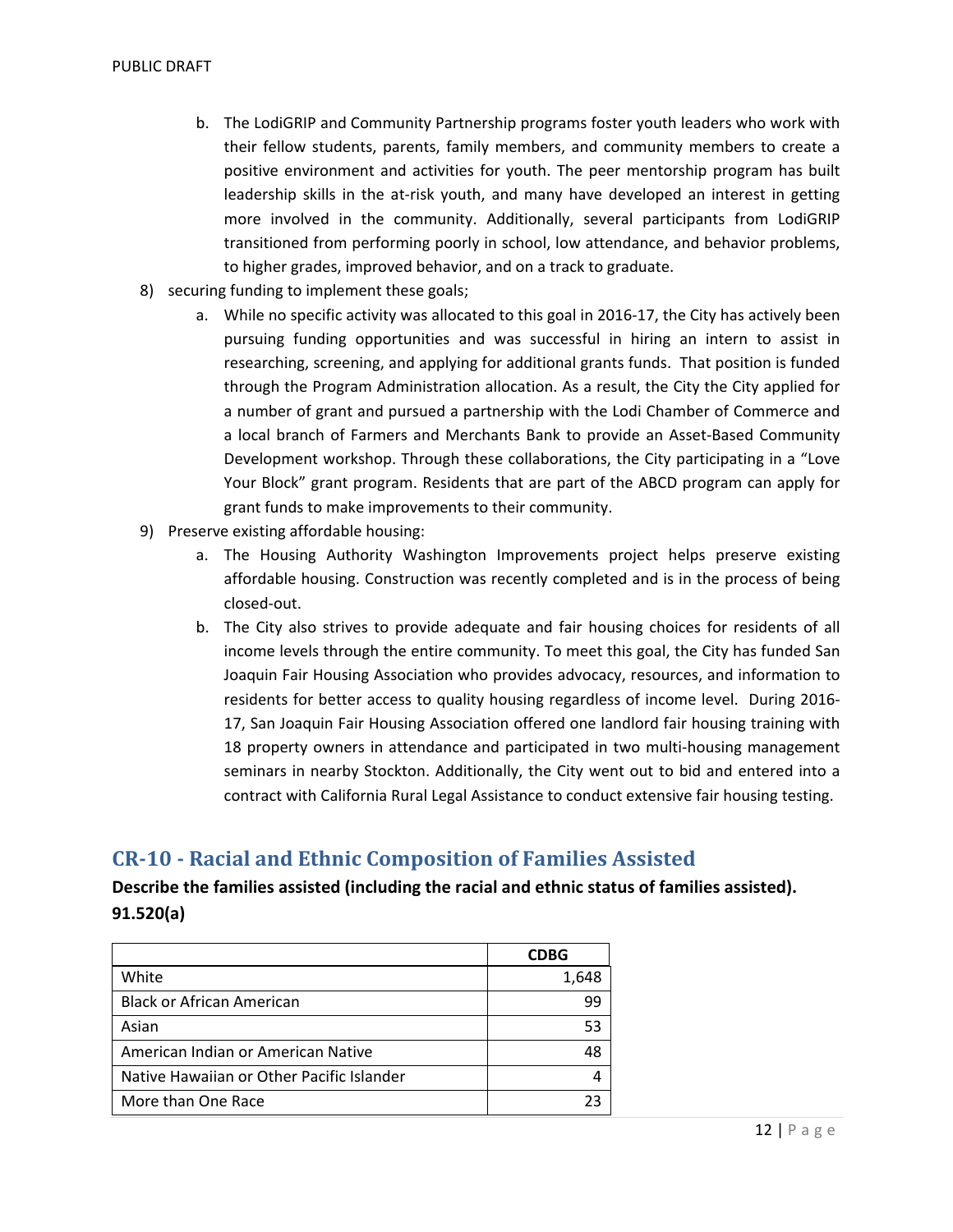| Other        | 568   |
|--------------|-------|
| Total        | 2,443 |
| Hispanic     | 484   |
| Not Hispanic | 1,959 |

**Table 1 – Table of assistance to racial and ethnic populations by source of funds**

### **Narrative**

|                         | <b>CDBG</b>   | <b>CDBB</b> | 2015       | 2015       |
|-------------------------|---------------|-------------|------------|------------|
|                         | <b>Actual</b> | Actual      | <b>ACS</b> | % of Total |
|                         |               | % of        | Data       |            |
|                         |               | total       |            |            |
| White                   | 1,648         | 67%         | 45,905     | 72%        |
| <b>Black or African</b> |               | 4%          | 779        | 1.23%      |
| American                | 99            |             |            |            |
| Asian                   | 53            | 2%          | 5,362      | 8%         |
| American Indian         |               |             |            |            |
| or American             | 48            | 1.96%       | 381        | 0.60%      |
| <b>Native</b>           |               |             |            |            |
| Native Hawaiian         |               |             |            |            |
| or Other Pacific        | 4             | 0.16%       | 264        | 0.42%      |
| Islander                |               |             |            |            |
| Other                   | 23            | 0.94%       | 4,456      | 7%         |
|                         |               |             |            |            |
| More than One           | 568           | 23%         | 6,442      | 10%        |
| Race                    |               |             |            |            |
|                         |               | 100%        | 63,589     | 100%       |
| <b>Total</b>            | 2,443         |             |            |            |
|                         | 484           | 20%         | 22,754     | 36%        |
| Hispanic                |               |             |            |            |
| Not Hispanic            | 1,959         | 80%         | 40,835     | 64%        |

Lodi's CDBG programs serve residents of many races and ethnicities within Lodi. The table above is a comparison of the percentage served under Lodi's CDBG programs versus the 2015 American Community Survey statistics which measure the whole community. Projects that benefit a public area are not required to collect specific race/ethnicity data and are not included herein the table.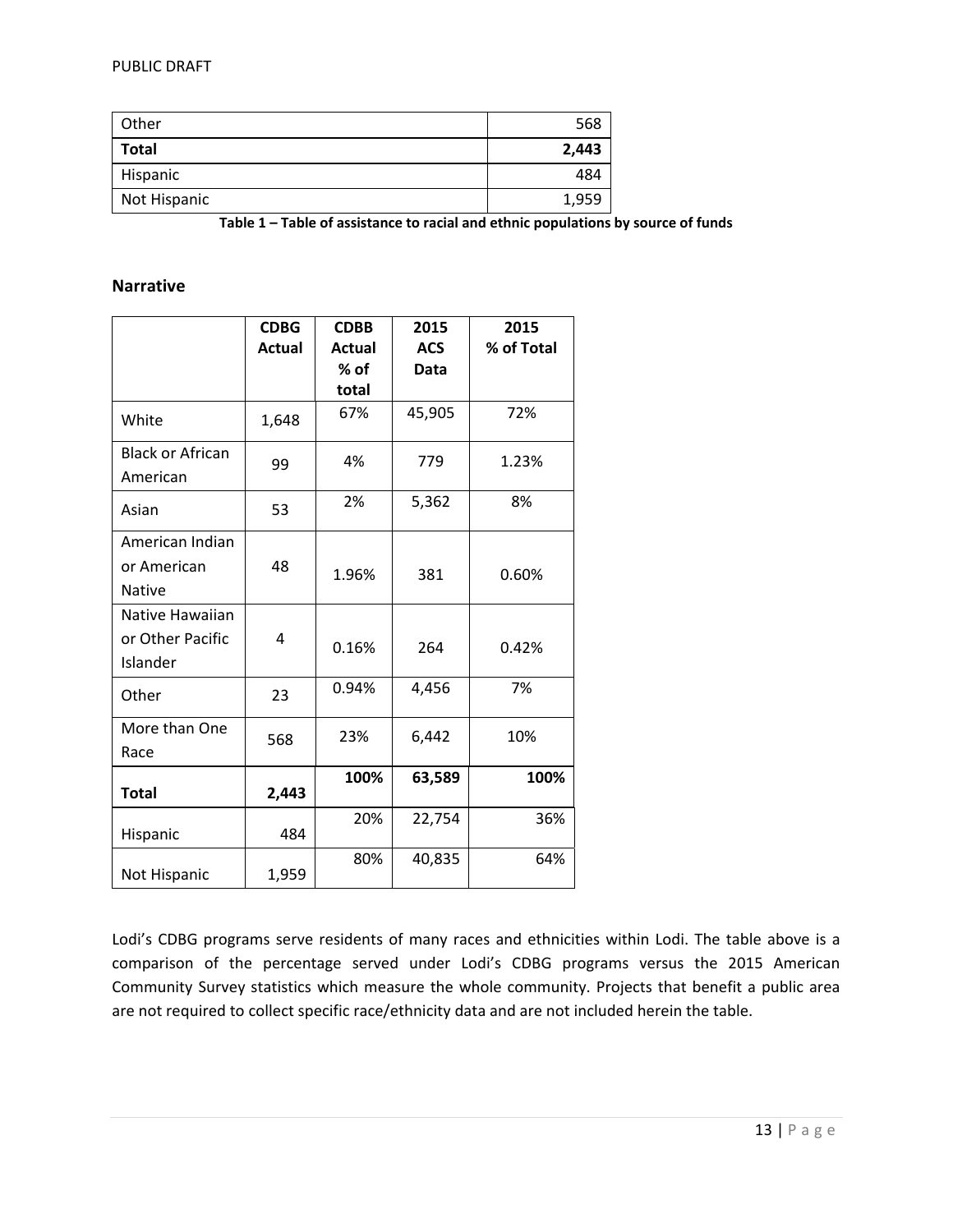## **CR‐15 ‐ Resources and Investments 91.520(a)**

#### **Identify the resources made available**

| <b>Source of Funds</b> | 2016-17 Funds | <b>Resources Made</b><br>Available | <b>Amount Expended</b><br><b>During Program Year</b> |
|------------------------|---------------|------------------------------------|------------------------------------------------------|
| <b>CDBG</b>            | \$613.959     | 1,800,000                          | \$834,963                                            |

**Table 2 – Resources Made Available**

#### **Narrative**

During the 2016‐17 program year, \$834,963 was expended across all projects from multiple funding years. The City's 2016‐17 grant award was \$613,959 with approximately \$750,000 in unexpended funds from prior year.

### **Identify the geographic distribution and location of investments**

| <b>Target Area</b>      | <b>Planned Percentage of</b><br><b>Allocation</b> | <b>Actual Percentage of</b><br><b>Allocation</b> | <b>Narrative Description</b> |
|-------------------------|---------------------------------------------------|--------------------------------------------------|------------------------------|
| <b>CDBG Target Area</b> | 62%                                               | 41%                                              | Projects still in process    |
| City-Wide Activity      | 22%                                               | 54%                                              | Projects still in process    |
| RCAP/ECAP 45.02         | 16%                                               | 3%                                               | Projects still in process    |

**Table 3 – Identify the geographic distribution and location of investments**

#### **Narrative**

While Lodi has used a need-based strategy for selection of projects and activities, the greatest need has historically been identified to be within the low-income CDBG Target Area. Additional attention has been focused on one Census Tract within our Target Area (45.02) that was recently identified as a Race/Ethnic Concentrated Area of Poverty (R/ECAP). For the 2016‐17 program year, Lodi completed not only 2016 projects, but projects that covered multiple years. The table above compares 2016 projects with actual numbers from multiple years, and projects from 2016 are still underway.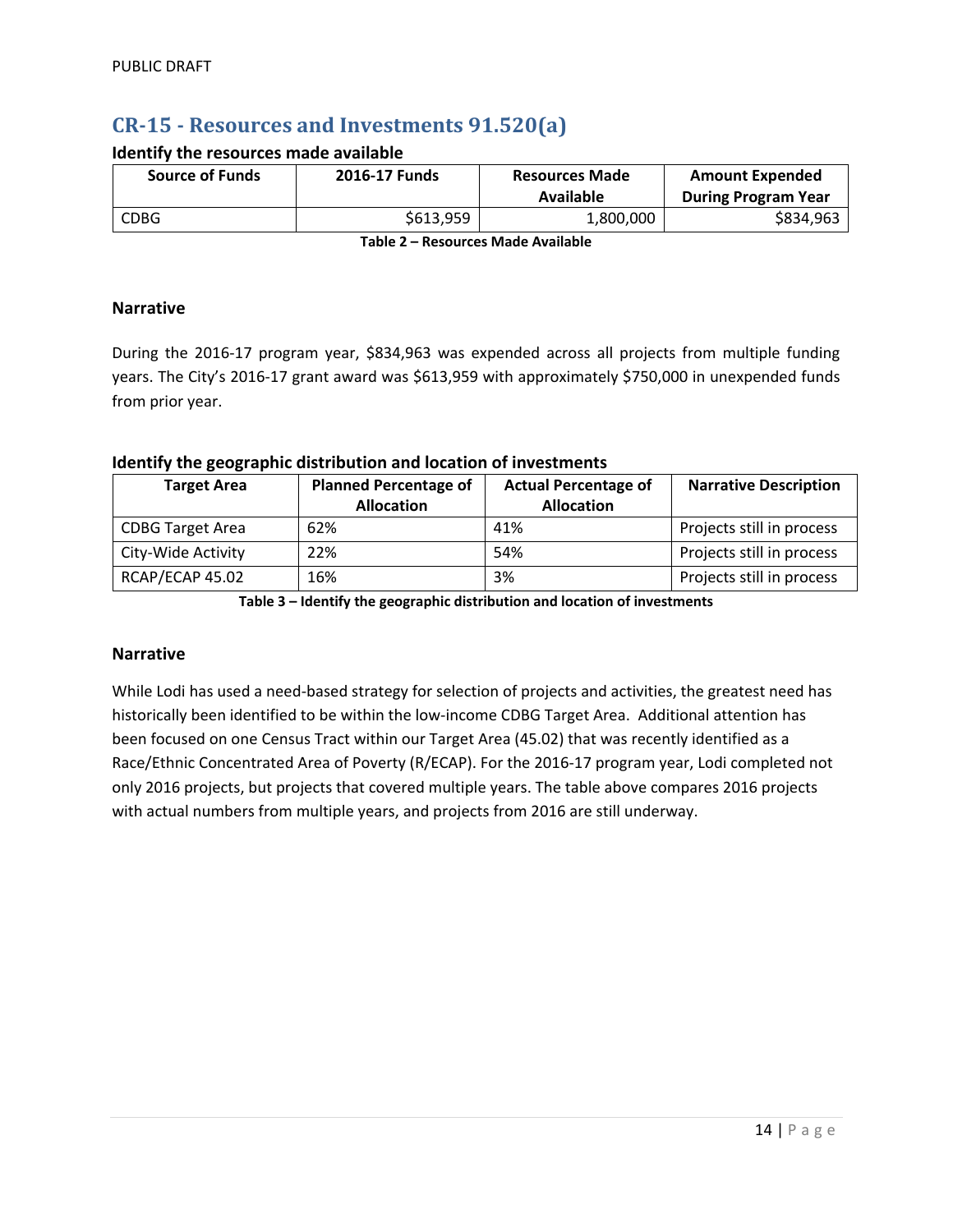#### **Leveraging**

#### **Explain how federal funds leveraged additional resources (private, state and local funds), including a description of how matching requirements were satisfied, as well as how any publicly owned land or property located within the jurisdiction that were used to address the needs identified in the plan.**

Many of Lodi's social service sub-recipients have additional resources to support their CDBG funded programs. These additional sources include not only other grant funds, but in‐kind volunteers and donations. Additionally, San Joaquin Fair Housing has additional CDBG sources from all of the other jurisdictions in San Joaquin County.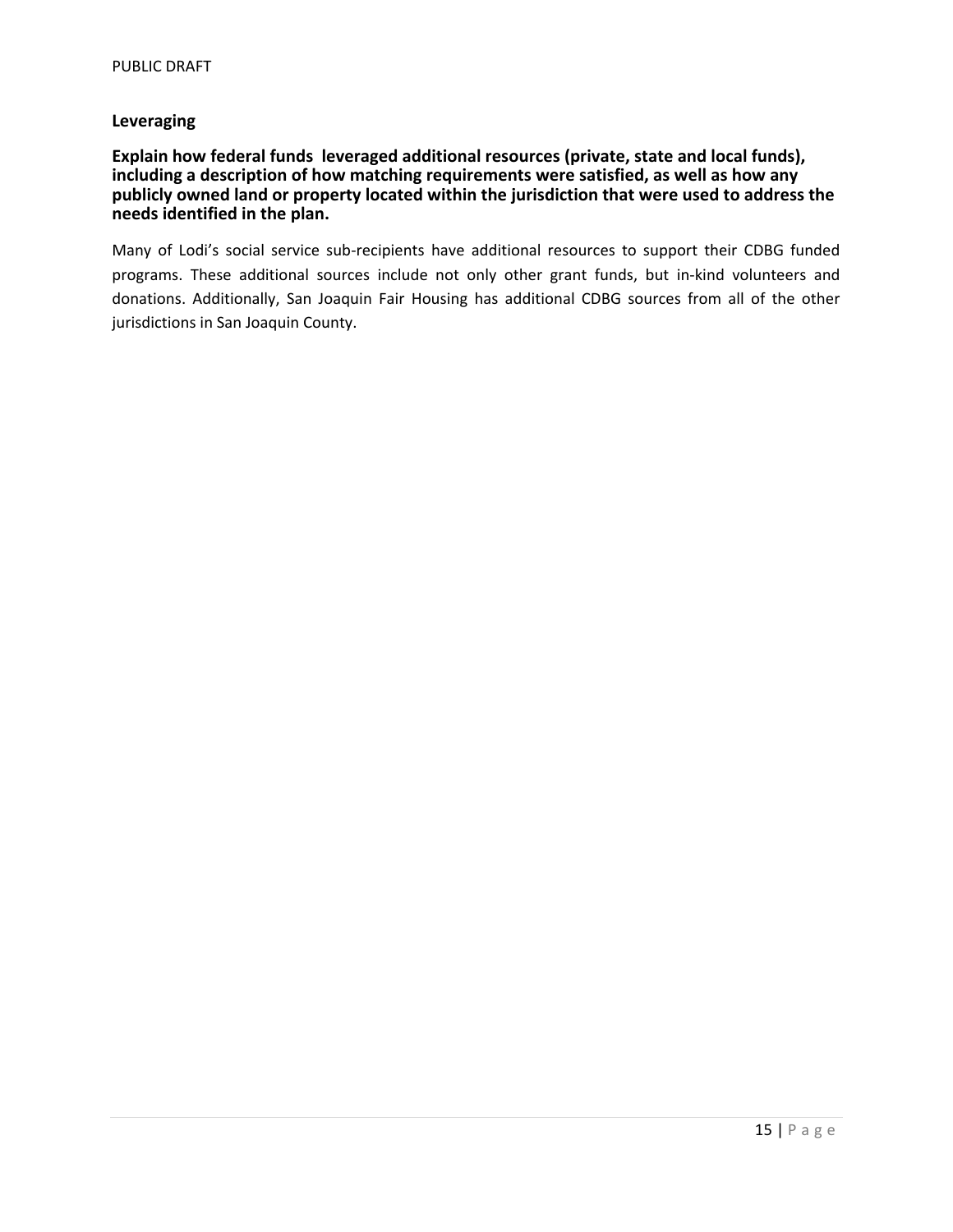The construction projects completed during 2016‐17 were funded entirely with CDBG funds and used no outside sources (14.11 Alley Drainage, 13.11/15.16 Kofu Park ADA Improvements, 15.04 Blakely Park Restroom Demolition, 15.05 Cherokee Lane ADA Improvements, 15.02/14.12 Hutchins Street Square North Entrance ADA Improvements). Four of these five projects involved improvements to publicly owned land.

Using CDBG administrative funds, the City hired an intern during 2016‐17 to assist in bringing supplemental funds to assist nonprofit and CDBG sub-recipients, to help expand the LodiGRIP program, to assist with a new community garden, and to bring in more resources to the Eastside Heritage District, one of Lodi's lower income neighborhoods. The City has also started a collaborative effort with both the Lodi Chamber of Commerce and Farmer's and Merchant's Bank of Lodi to coordinate a community workshop to implement the Asset-Based Community Development (ABCD) process. The Chamber has assigned its Director of Communications to help coordinate the effort and Farmer's & Merchant's Bank has pledged to secure additional funding from the Federal Reserve through their Community Reinvestment Office. As a result of this collaborative, more than six training workshops on ABCD have been provided to local residents, and new series of workshops are planned for 2017‐18. Additionally, the Chamber of Commerce combined their funds with other grants to fund a Mini‐Grant program. Under this program, a community group formed from the ABCD workshops was eligible to apply for a small grant (\$0‐\$500) that addressed one of the five priorities: beautification, youth development, neighborhood pride, educational workshops, and crime prevention and safety. Two projects were funded at approximately \$500 for each; one project supported a community garden and then other was for creating a wall mural. The Chamber has funds left over for a second round of mini‐grants which will be reserved for this next class of 2017‐18 ABCD participants.

## **CR‐20 ‐ Affordable Housing 91.520(b)**

**Evaluation of the jurisdiction's progress in providing affordable housing, including the number and types of families served, the number of extremely low‐income, low‐income, moderate‐income, and middle‐income persons served.**

|                                       | <b>One-Year Goal</b> | Actual |
|---------------------------------------|----------------------|--------|
| Number of homeless households to be   |                      |        |
| provided affordable housing units     |                      |        |
| Number of non-homeless households to  | 0                    |        |
| be provided affordable housing units  |                      |        |
| Number of special-needs households to |                      |        |
| be provided affordable housing units  |                      |        |
| <b>Total</b>                          |                      |        |

**Table 4‐ Number of Households**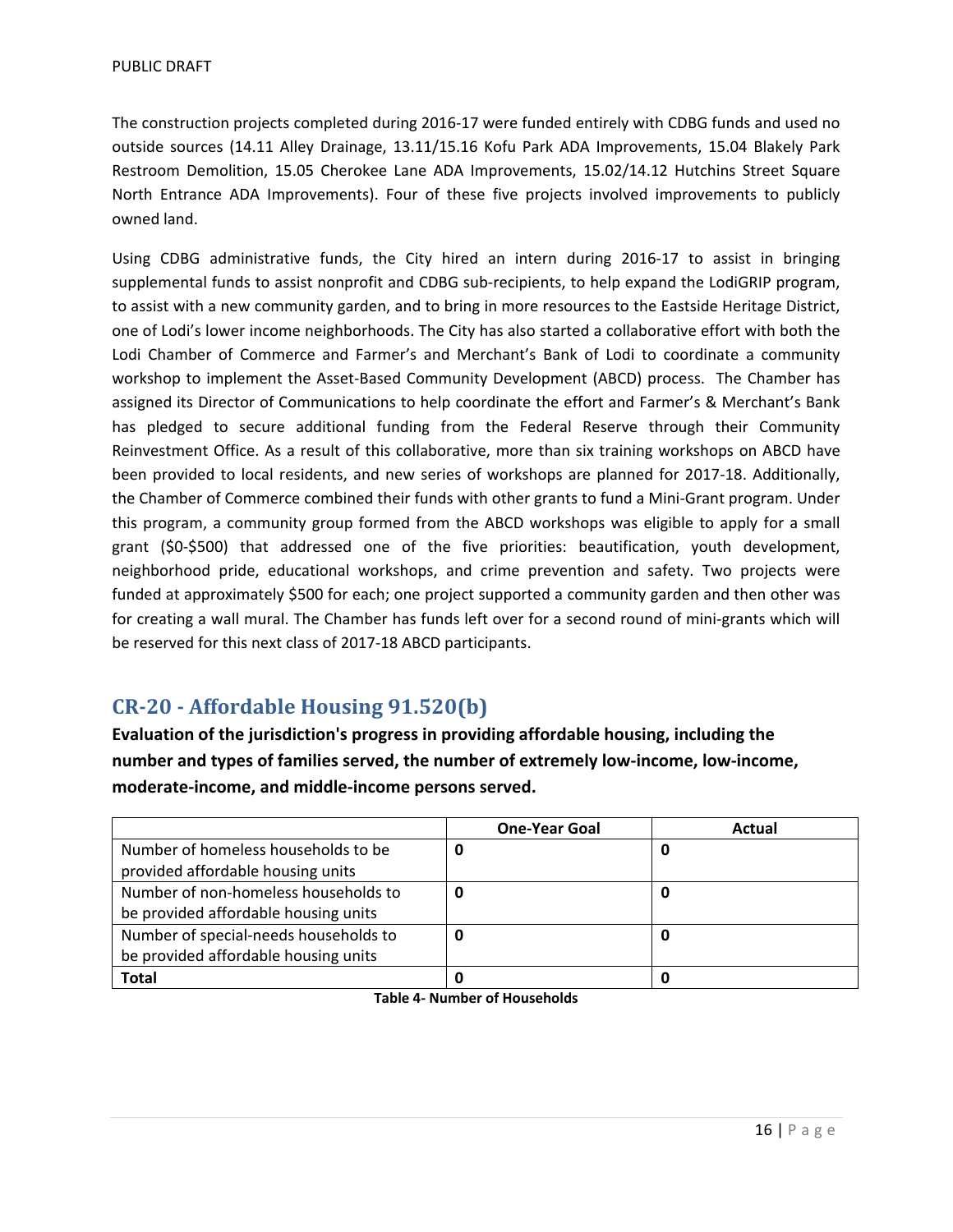|                                           | <b>One-Year Goal</b> | Actual |
|-------------------------------------------|----------------------|--------|
| Number of households supported            | 0                    | 0      |
| through rental assistance                 |                      |        |
| Number of households supported            | 0                    | 0      |
| through the production of new units       |                      |        |
| Number of households supported            | 0                    | 0      |
| through the rehab of existing units       |                      |        |
| Number of households supported            | 0                    | 0      |
| through the acquisition of existing units |                      |        |
| <b>Total</b>                              | 0                    |        |

**Table 5 ‐ Number of Households Supported**

## **Discuss the difference between goals and outcomes and problems encountered in meeting these goals.**

Lodi's Strategic Plan outlines the City's plans to assist in the development of affordable housing through first-time home buyer loans under the HOME program. In 2013, the City was awarded \$700,000 in HOME funds. Due to market housing prices, most home purchase prices in Lodi exceed the maximum purchase price allowed by United States Department of Housing and Urban Development (HUD) for San Joaquin County. Thus, the City returned the HOME funds. In its place, the City allocated 2016‐17 CDBG Program funds to a first time home buyer program and housing rehabilitation loan program. Both programs are underway. Environmental review and guidelines have been completed. The next steps are to conduct outreach and begin screening applicants.

During 2016‐17, the Housing Authority of San Joaquin County completed a rehabilitation project to its six‐unit affordable housing complex. This project furthers the City's goal to preserve affordable housing.

Funds from two housing projects (Community Partnership – Family Resource Center (Plan Year 2015) and Salvation Army Transitional Housing (Plan Year 2016) became available for reallocation during 2016 plan year. Initially, a City-owned building would be used for the Family Resource Center; however, changes in City staff and offices resulted in that space becoming unavailable. The City worked with local nonprofits, real estate agents, and consulted with various local government entities to find a new space; however, two sites were pursued and both became unavailable. Seeing that the possibility of settling on a place soon was not certain and the funds were just sitting, the City decided to reallocate to a project that would be ready. The Salvation Army's transitional housing project has experienced delays as well, and as such, those funds will be reallocated. The amendment for those funds is in process and will likely be for improvements to a transitional shelter for women and a long-term shelter for families, and for alley drainage improvements.

As for new affordable housing development, unfortunately, the City does not receive enough CDBG funds to acquire or construct affordable housing given its high cost (i.e. land, construction, permit fees, etc.). There are simply not enough funds available from the estimated \$600,000 in yearly CDBG funds to meet these and other needs in the community. Instead the City works to improve the public environment and ensure that all citizens have improved safe access. Additionally, the City plans to assist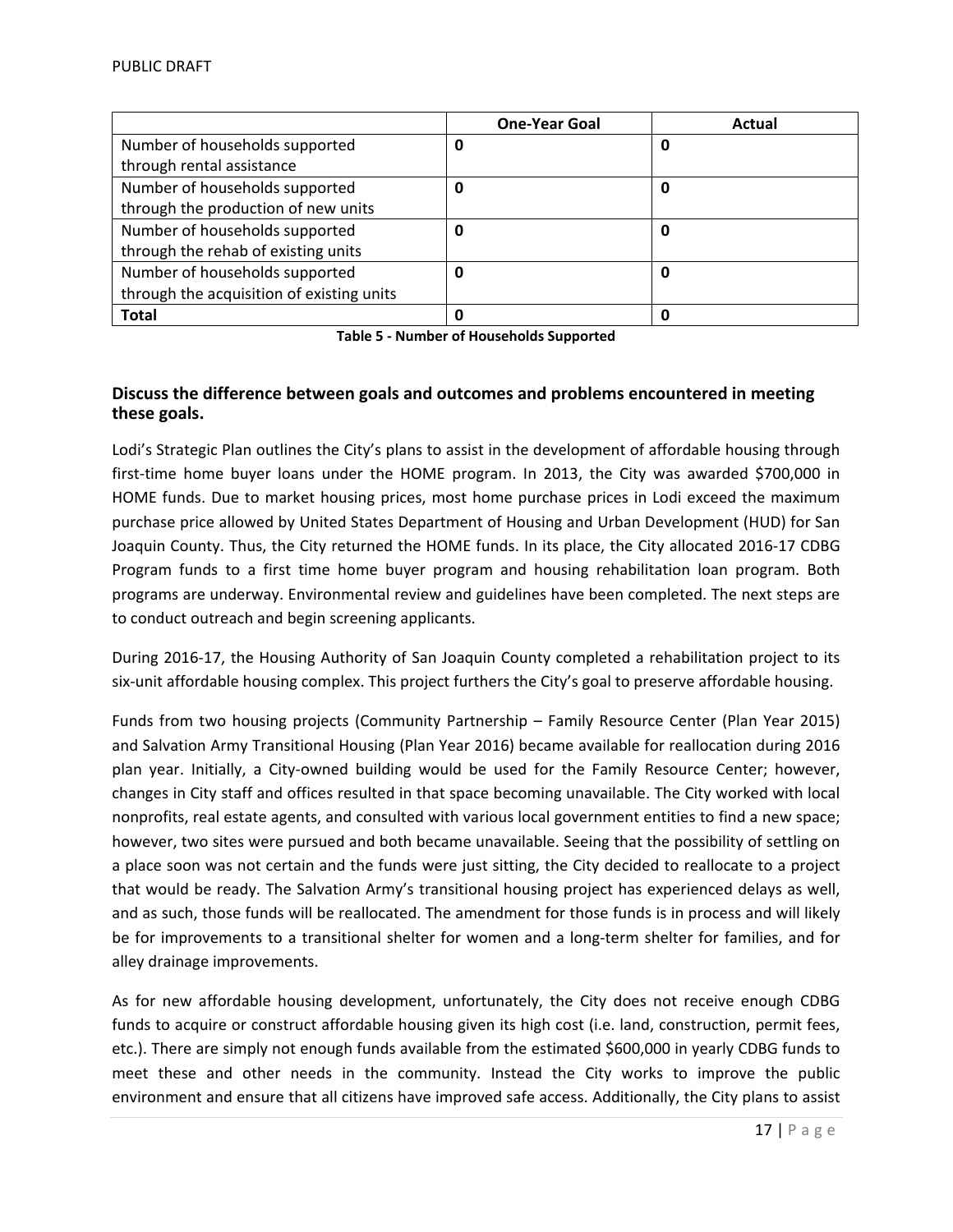in economic development opportunities for low‐income neighborhoods to make housing more affordable.

#### **Discuss how these outcomes will impact future annual action plans.**

The City plans to address housing needs, but without significant additional resources, the City will continue to focus CDBG dollars where they will do the most good for the low‐ and moderate‐income households through better access to economic opportunities, services and public infrastructure. With 2016-17 CDBG funds, the City allocated approximately \$125,000 for a first-time homebuyer program, and \$135,000 for a modest housing rehabilitation program.

Moreover, Lodi's youth programs are focused on prevention for long‐term impacts to low‐income communities. The City will continue to support resident leadership through the Asset Based Community Development approach which may free up additional social service funds that could be used to assist low‐income families with affordable housing. The City will continue to look for additional resources to support affordable housing.

| Include the number of extremely low-income, low-income, and moderate-income persons         |
|---------------------------------------------------------------------------------------------|
| served by each activity where information on income by family size is required to determine |
| the eligibility of the activity.                                                            |

| <b>Number of Persons Served</b> | <b>CDBG Actual</b> |
|---------------------------------|--------------------|
| <b>Extremely Low-income</b>     | 1354               |
| Very Low-income                 | 811                |
| Low-income                      | 254                |
| Moderate-income                 | 11                 |
| Above Moderate-income           | 22                 |
| Total                           | 2443               |

**Table 6 – Number of Persons Served**

#### **Narrative Information**

As per HUD requirements Lodi works to focus CDBG funding toward low‐ and moderate‐income households and neighborhoods. A total of 2,443 persons were served by CDBG funded public service programs. Of those, 2,410, or 98.7% were low‐income, or earned less than 80% of the HUD Adjusted Median Family Income (HAMFI) for San Joaquin County. 2,165 of those persons, or 88.6% were very low‐income, or earned less than 50% of HAMFI. The City used area benefit for the public infrastructure projects that were intended to benefit low‐income neighborhoods. For example, in the neighborhood where the Cherokee Lane ADA improvement projects were completed, 69.1% of households were lowincome. The Graffiti Abatement Program served neighborhoods that were 66.7% low-income.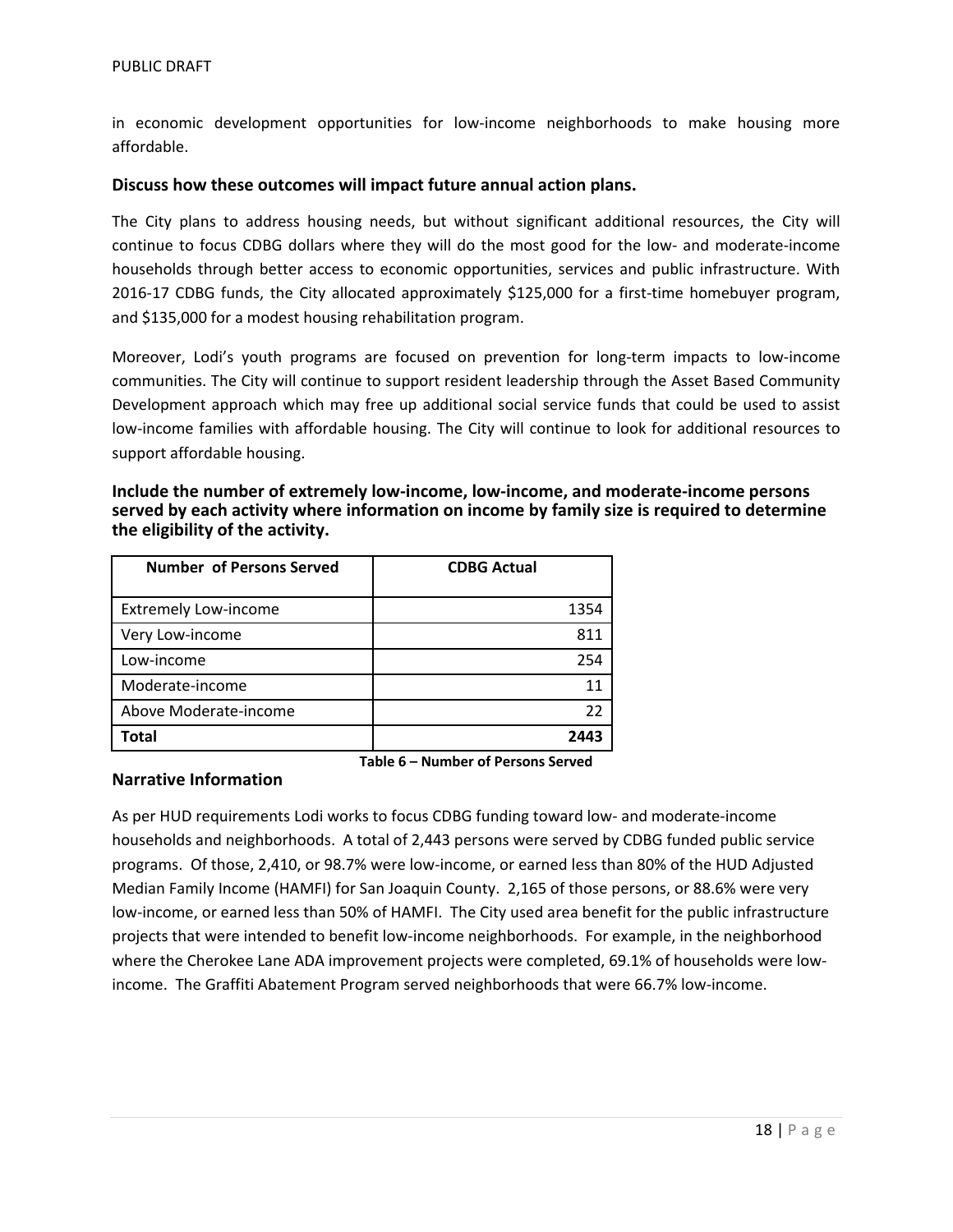## **CR‐25 ‐ Homeless and Other Special Needs 91.220(d, e); 91.320(d, e); 91.520(c)**

**Evaluate the jurisdiction's progress in meeting its specific objectives for reducing and ending homelessness through:**

## **Reaching out to homeless persons (especially unsheltered persons) and assessing their individual needs**

The City is a participant in the Committee on Homelessness, made up of key City staff, representatives from the Salvation Army, local faith‐based organizations, and the Lodi Community Foundation, a local philanthropic organization. Led by the Lodi Community Foundation, this task force has built consensus and support to explore a number of short- and long- range solutions to reduce homelessness and mitigate its effect on the community. This culminated in the creation of a "Report on Homelessness in Lodi" which was presented to the Lodi City Council in September of 2015. The City Council adopted that report and the long‐ and short‐ term strategies that were incorporated within. The City has remained actively involved in the monthly Committee and Sub‐committee meetings and has consolidated the other homeless outreach efforts into these meetings.

The City was involved with the Continuum of Care (CoC) in the planning and execution of the County‐ wide Point-in-Time Homeless Count that took place in January 2017.

The City values its relationships with homeless service providers and reaches out to those providers for input on needs. Many of the homeless service providers also attend the City Council meeting to provide feedback on the homeless population.

The Neighborhood Services Manager participated in the following community/collaborative committees: (a) San Joaquin County Emergency Food and Shelter Board, (b) City of Lodi ADA Committee/Citizen Advisory Panel, and (c) Lodi Improvement Committee. As a participant and member of these various committees, the City continues to stay aware of current issues facing the homeless community and the agencies providing services.

Lastly, the Lodi Improvement Committee, a City Board/Commission with members appointed by the Mayor and City Council, is also a forum for discussing, gathering information, and promoting actions regarding homeless issues, among other resident driven topics, in the City. For example, during the past year, the Lodi Improvement Committee provided the venue to provide information to the public regarding what was being done to address the homeless issues throughout the community. The CoC also held coordinating/planning meetings for the Unsheltered Count events.

#### **Addressing the emergency shelter and transitional housing needs of homeless persons**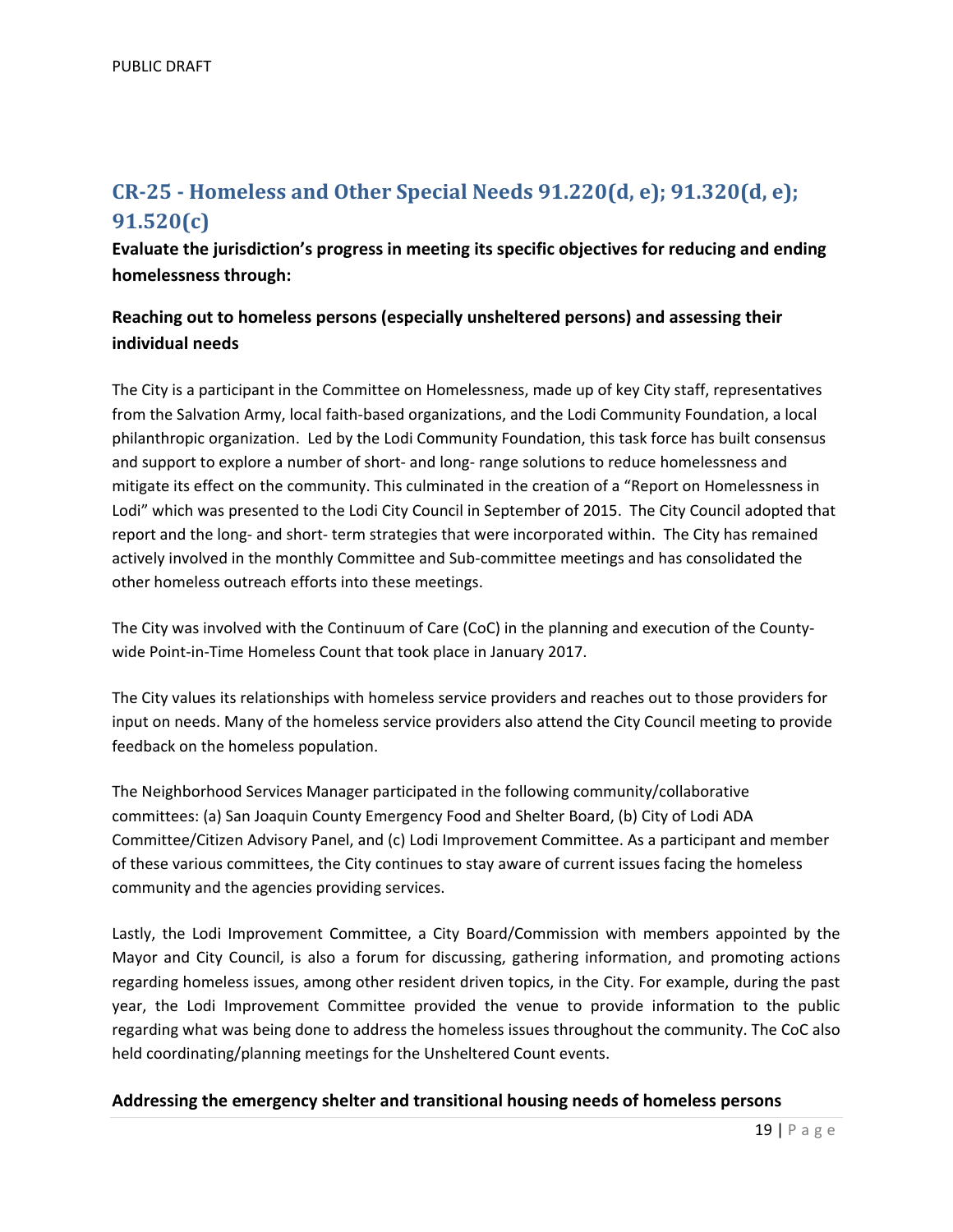Residents of emergency shelters and transitional housing often need access to additional basic human needs, such as food and adequate nutrition. Recognizing the need for more transitional housing as voiced by service providers, the City planned to fund the Salvation Army's rehabilitation of a home into a transitional living center for homeless persons during the 2016‐17 plan year. Due to delays in starting the project, those funds will be reallocated. It is likely that they will be used for repairs to Lodi House's transitional and long‐term shelters. The City will continue to look for projects that address housing needs of homeless persons.

Additionally, the City supports this need by consistently providing funds to Second Harvest Food Bank which provides bulk food goods to these shelter operators. One of the key points identified through the Homeless Task Force is the need for broad spectrum of housing types beyond emergency shelters, including supportive and transitional housing. This is also a subject that is addressed through the recently completed Housing Element and the Analysis of Impediments to Fair Housing Choice.

Lastly, the City supports the LOEL Senior Center to provide food and nutrition for seniors who might otherwise not have the funds. .

**Helping homeless persons (especially chronically homeless individuals and families, families with children, veterans and their families, and unaccompanied youth) make the transition to permanent housing and independent living, including shortening the period of time that individuals and families experience homelessness, facilitating access for homeless individuals and families to affordable housing units, and preventing individuals and families who were recently homeless from becoming homeless again**

The City uses a number of strategies to assist chronically homeless. The following activities have occurred or are in the process.

- The City continues to work with local service provider Grace and Mercy Charitable Foundation to expand their services to provide a day drop-in center where the homeless can access training and services. In addition, that site is under consideration for establishing a respite care facility for those coming off the streets that are not in a condition where they can get into local transitional housing. Lastly, a rehabilitation project is underway to make Grace and Mercy Charitable Foundation's facility more accessible to its low‐income and homeless guests.
- The City is looking to create a Homeless Liaison Officer within the Lodi Police Department, who will work directly with the local unsheltered homeless to offer assistance, connect them with available services and find placement in shelters and more permanent housing.
- Work with local hotel/motel owners to create additional housing.
- An 80-unit affordable senior housing project broke ground in June 2016 that, when completed, will provide available units to allow for homeless seniors and seniors at risk of homelessness.
- The City will continue to provide support to Second Harvest Food Bank which provides food to many local Lodi service providers that then pass this along to homeless and at‐risk homeless individuals and families. Healthy food contributes to better heath and can reduce financial stress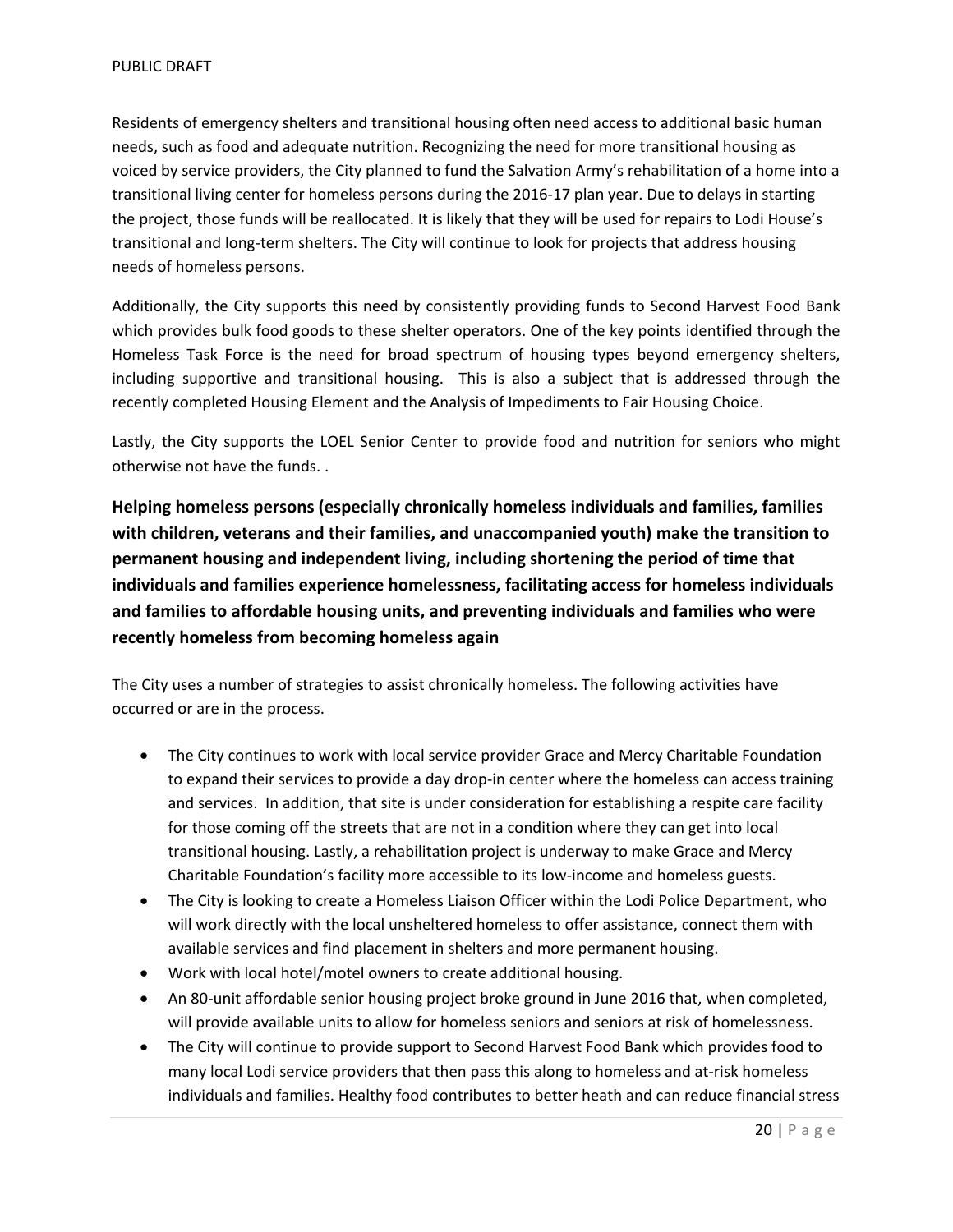due to medical costs, which can be a factor in homelessness.

- The City will continue to support the Continuum of Care's efforts to create additional beds for chronically homeless persons through two primary strategies: (1) having the CoC apply for additional new Shelter Plus Care funding that will target the chronically homeless, and (2) increasing the number of beds for the chronically homeless by modifying existing Shelter Plus Care programs that do not specifically target chronically homeless persons. This second strategy would be achieved by providing chronically homeless persons with a priority when filling vacancies in non‐targeted Shelter Plus Care programs as they occur.
- The City is working with the Committee on Homelessness to establish a construction trades training program that would serve a portion of our homeless population that has a desire to obtain the skills necessary to seek gainful employment.

**Helping low‐income individuals and families avoid becoming homeless, especially extremely low‐income individuals and families and those who are: likely to become homeless after being discharged from publicly funded institutions and systems of care (such as health care facilities, mental health facilities, foster care and other youth facilities, and corrections programs and institutions); and, receiving assistance from public or private agencies that address housing, health, social services, employment, education, or youth needs**

To assist families in avoiding homelessness, the City has supported the Community Partnership for Families youth program which promotes the mental, emotional, social, and educational well‐being of Lodi's youth, which in turn helps these youth to make positive choices about their future, including efforts at schools and with career opportunities. Some of these youth come from families that have experienced multi-generational poverty, and this program contributes to ending that cycle. The Community Partnership program takes a holistic look at family health as part of their programming and as a means to help improve core factors facing at‐risk youth in the City.

The City's LodiGRIP program partners with Community Partnership for Families to assist youth who are at-risk of or are associated with local gangs. Many of these youth are from rough backgrounds including familial separation, addictions, mental illness, and poverty. Some are on a path to homelessness or have experienced periodic homelessness. After participating in this program, youth have chosen either not to enter gangs or to separate themselves from gang involvement. Alternatively, they focus on their education and getting a job to support themselves and/or their families. Similar to Community Partnership program above, this program also contributes to ending the cycle of poverty.

The City also supports Second Harvest Food Bank, which helps families teetering on the edge of homeless. Additionally, some of Lodi's seniors are on limited incomes and face medical care expenses. To assist these residents in avoiding homeless, the City provided LOEL Center with assistance for its Meals on Wheels Program. These are both hot and cold meals that also tailored to the particular nutritional and dietary needs of elderly residents. Meals are delivered directly to seniors who are also screened for other needs.

Lastly, Foster Care programs in San Joaquin County are overseen by the Human Services Agency. In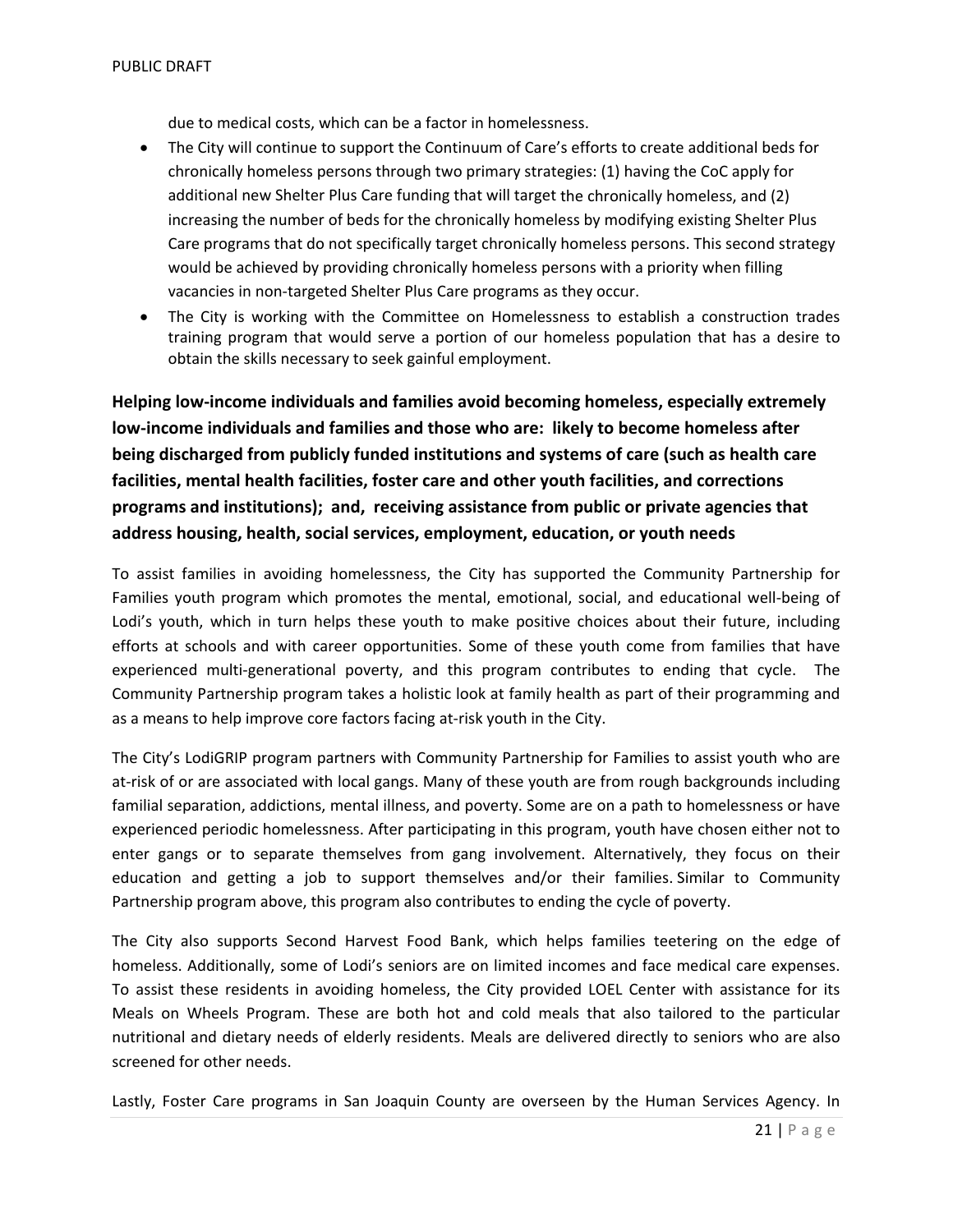California, state law requires public foster care programs to provide an Independent Living Program and that a transition plan be formulated for all youth preparing for emancipation. The City will continue to work with the Human Services Agency and the CoC members to assist youth exiting the foster care system. The City will contribute in identifying best practices for keeping youth exiting foster care from becoming homelessness.

## **CR‐30 ‐ Public Housing 91.220(h); 91.320(j)**

## **Actions taken to address the needs of public housing**

The Housing Authority of the County of San Joaquin (HACSJ) is the public housing agency serving the City of Lodi. HACSJ is independent of the City of Lodi, and the City retains no control over its funding or implementation of programs.

HACSJ has two public housing properties in Lodi. During 2016‐17, HACSJ nearly completed a second phase of a weatherization project on one of the properties. This helps reduce the cost of housing for tenants.

## **Actions taken to encourage public housing residents to become more involved in management and participate in homeownership**

HACSJ encourages public housing residents to participate in policy, procedure, and program implementation and development through its Resident Advisory Board. HACSJ also distributes a newsletter to all residents, which contains relevant news, information on training and employment opportunities, and other community resources available to public housing residents. Public housing residents also participate in the development of the HACSJ five-year and annual plans. The Resident Services Division distributes a survey to prioritize residents' needs and schedule short‐ and long‐ term improvements.

#### **Actions taken to provide assistance to troubled PHAs**

HACSH is not designated as "troubled."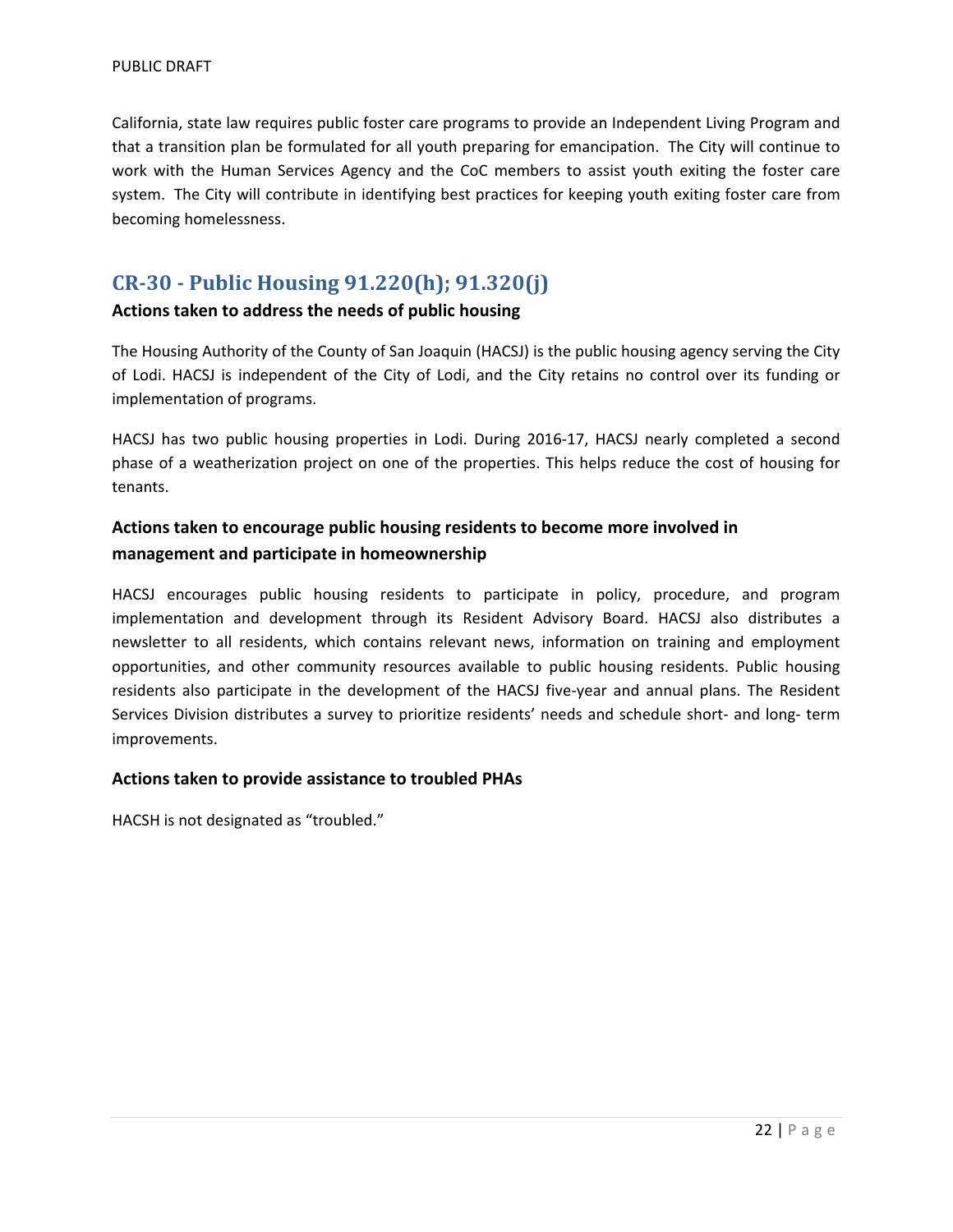## **CR‐35 ‐ Other Actions 91.220(j)‐(k); 91.320(i)‐(j)**

**Actions taken to remove or ameliorate the negative effects of public policies that serve as barriers to affordable housing such as land use controls, tax policies affecting land, zoning ordinances, building codes, fees and charges, growth limitations, and policies affecting the return on residential investment. 91.220 (j); 91.320 (i)**

In 2016‐17, the City engaged in the following activities to foster and maintain affordable housing:

- The City completed its review and update to its Housing Element, as well as an update to the Analysis of Impediments to Fair Housing Choice (AI) that was reviewed and approved by HUD's Office of Fair Housing and Equal Opportunity. The AI will have a public review period in the fall and the City Council will review and adopt it. Any barriers to affordable housing identified through those documents have already or will be addressed within the period of this Consolidated Plan. Furthermore, the City will be developing an Assessment of Fair Housing in advance of the next Consolidated Plan period of 2019‐2023.
- The approved guidelines and has begun outreach for its First-Time Homebuyer Program. This program may provide down‐payment assistance or small second mortgage to fill the gap for homeowners.
- The City has finally seen the development of an affordable senior housing project that has been in the works for the past eight years. This project will provide 80 units that will serve a broad spectrum of low‐income seniors.
- The City is continuing to work with Habitat for Humanity to identify existing housing or vacant sites to be purchased and rehabilitated/developed as affordable housing.

## **Actions taken to address obstacles to meeting underserved needs. 91.220(k); 91.320(j)**

In 2016‐17, the City supported the following programs to address underserved needs:

- The LodiGRIP and Community Partnership for Families services all assisted in reaching predominantly Hispanic youth and their families.
- LOEL Senior Center provided food and nutrition and social interaction to homebound seniors .
- San Joaquin Fair Housing Association provided housing counseling services to 343 Lodi residents.
- Second Harvest Food Banks provided 1,996 needy families (includes all members) with food within the Target Area.

In addition, the City assisted Eden Housing with the efforts to secure funding for the development of an 80-unit affordable, senior housing project on Tienda Drive.

## **Actions taken to reduce lead‐based paint hazards. 91.220(k); 91.320(j)**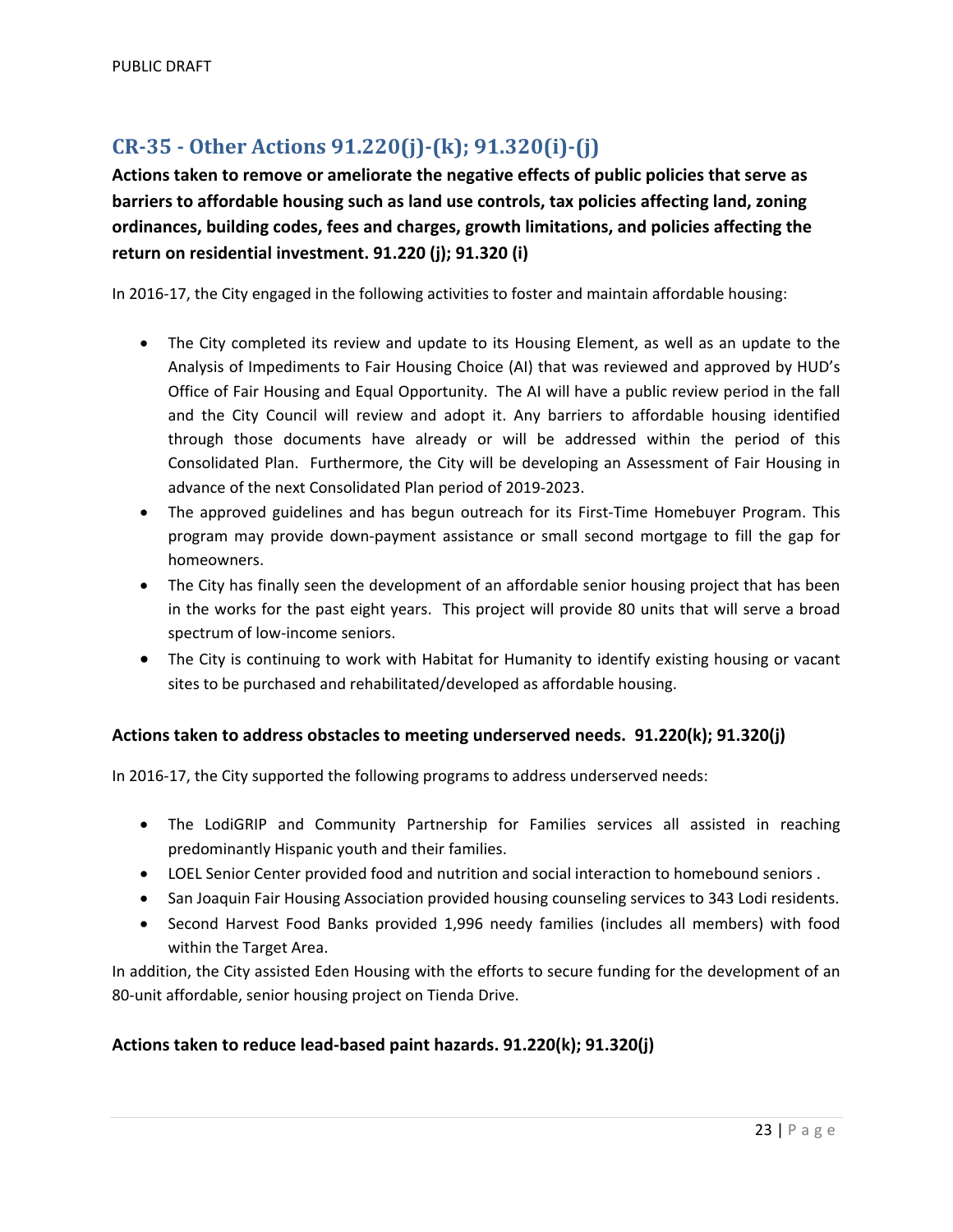In 2016-17, the City will offer the following programs to reduce lead-based paint hazards:

- All the City's capital improvement projects follow lead‐based paint safety regulations and policies.
- The City will continue to provide lead-based paint testing as a component of its housing repair and rehabilitation programs when required by HUD regulations. Given the age and condition of Lodi's housing stock, there are a significant number of homes where lead‐based paint testing is needed.

## **Actions taken to reduce the number of poverty‐level families. 91.220(k); 91.320(j)**

In 2016-17, the City provided assistance to at-risk youth and their families, to homeless and/or lowincome youth, to low‐income families who need food assistance and to homebound seniors. Counseling, social activities, self-improvement strategies, and multiple resource were provided to these individuals and families to help them achieve more stable and health lives. Specifically, the following nonprofits provided these instances of service to Lodi residents:

- Second Harvest: 12,823 units of service
- LOEL Senior Center: 10,313 service units
- Community Partnership for Families: 1446 units of service
- LodiGRIP: 2 persons received tattoo removal
- San Joaquin Fair Housing: 343 individuals served

### **Actions taken to develop institutional structure. 91.220(k); 91.320(j)**

The City's CDBG‐funded programs are administered by the City's Community Development Department, Neighborhood Services Division. This Division works collaboratively with the other departments/subdivisions, such as Planning, Code Enforcement, Public Works, and others. Also, the Neighborhood Services Division manager participated as a member of many community committees, such as the Lodi Improvement Committee, Lodi ADA Committee/Citizen Advisory Panel, Lodi's Committee on Homelessness, and the Federal Emergency Food and Shelter Program Board. Participation in these committees help the City's CDBG program stay current and aware of the most pressing community needs, as well as, allows networking/problem solving with local/regional social service providers and to bring in additional resources to meet these needs.

A significant gap in access to social services for Lodi residents is due to a lack of social services within the City. Many services are located outside of Lodi, usually in Stockton. The City's GrapeLine bus system connects to San Joaquin Regional Transit, which goes to Stockton. Residents; however, are often deterred by the cost, number of transfers, and length of trips. Since 2014, the City has encouraged and is pursuing opportunities for out‐of‐town service providers to have satellite facilities/offices in Lodi. Three potential sites were considered but became unavailable. Due to uncertainly with the location, project funds will be reallocated.

The Neighborhood Services Manager has also been involved in the update of the City's Housing Element,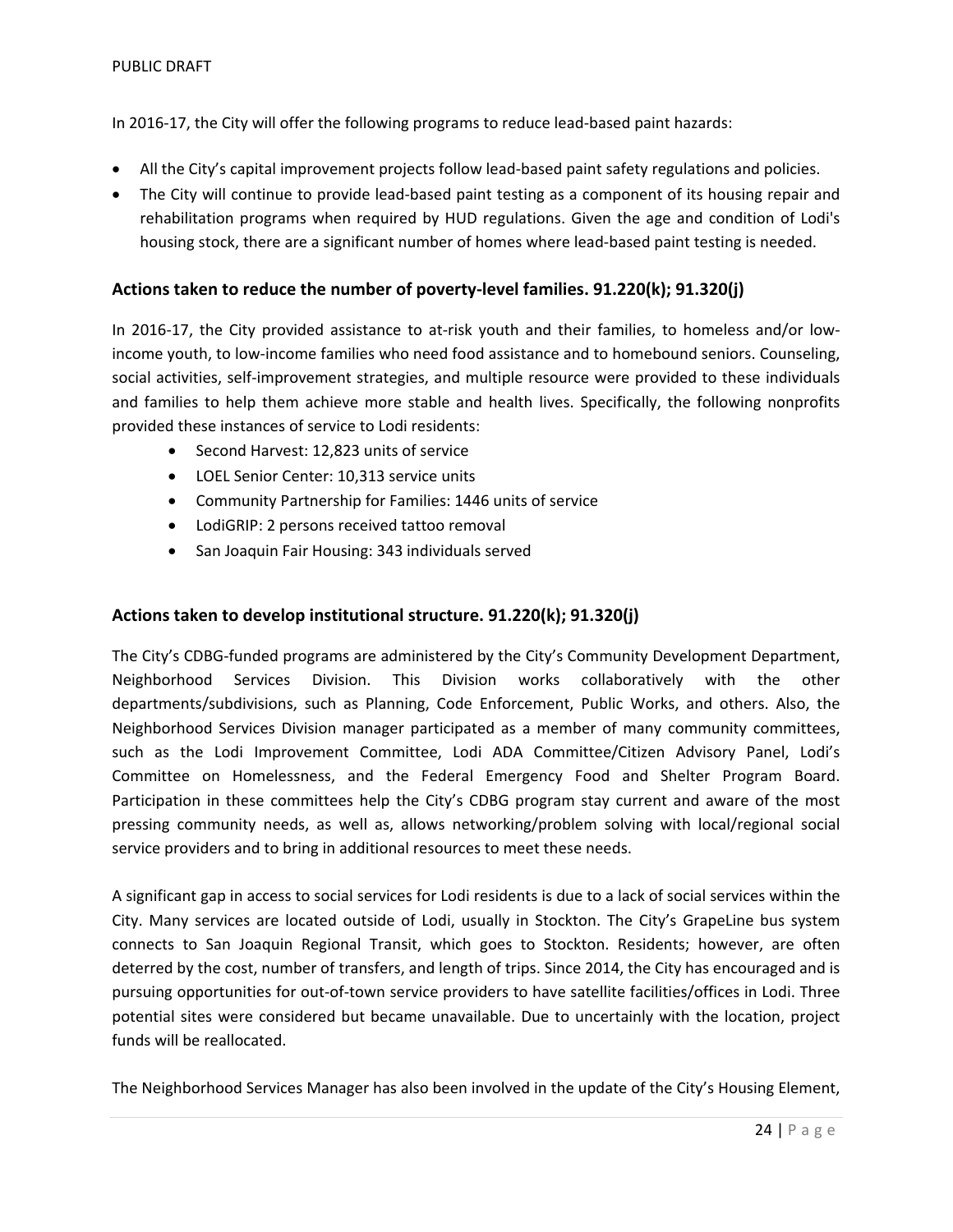particularly in the discussions surrounding multi-family and affordable housing, and review of existing HUD-funded housing programs and an evaluation of their effectiveness.

## **Actions taken to enhance coordination between public and private housing and social service agencies. 91.220(k); 91.320(j)**

The City will continue to participate in regional coordination of services through the Lodi Committee on Homelessness and other networking opportunities.

The development of the affordable senior housing project will bring additional resources to the community through the management companies Resident Services and with coordinated supportive services with the County Behavioral Health Services agency that has provided funding for 8 units through the Mental Health Services Act (MHSA).

## **Identify actions taken to overcome the effects of any impediments identified in the jurisdictions analysis of impediments to fair housing choice. 91.520(a)**

Currently, the City funds the San Joaquin Fair Housing Association which provides phone and in‐person fair housing counseling. Staff provides resources, information, and advocacy to Lodi residents who have experienced discrimination in housing and landlord tenant issues. The City also procured services with California Rural Legal Assistance (CRLA) to provide systematic and thorough discrimination testing of at least three sites in Lodi. This work is anticipated to begin in Fall 2017‐18. Additionally, the City will take actions as recommended from the recently completed and approved Analysis of Impediments during the remainder of the Consolidated Plan period. Actions taken during 2016‐17 plan year to overcome the identified impediments are as follows:

1. Lack of sufficient subsidized and unsubsidized affordable housing supply, particularly for low‐income special needs households:

- Goal: The City will track progress made in providing additional access to affordable housing by both the Housing Authority and through any new or rehabilitated affordable housing projects to ensure that special needs populations have the opportunity for improved housing choice. Action: During 2016‐17, the City started a new housing rehabilitation program which has completed environmental review and finalized guidelines.
- Goal: The City will study the feasibility of a residential rehabilitation and improvement grant program for low‐income, which will allow low‐income homeowners with disabilities and landlords to make accessibility improvement to their homes. The City planned to study program feasibility within one year of adoption. If financial resources are available, develop grant program within three years of adoption. Action: Based on its research during 2016‐17, the City has allocated CDBG funding for housing rehabilitation repair activities that will include residential accessibility upgrades and improvements.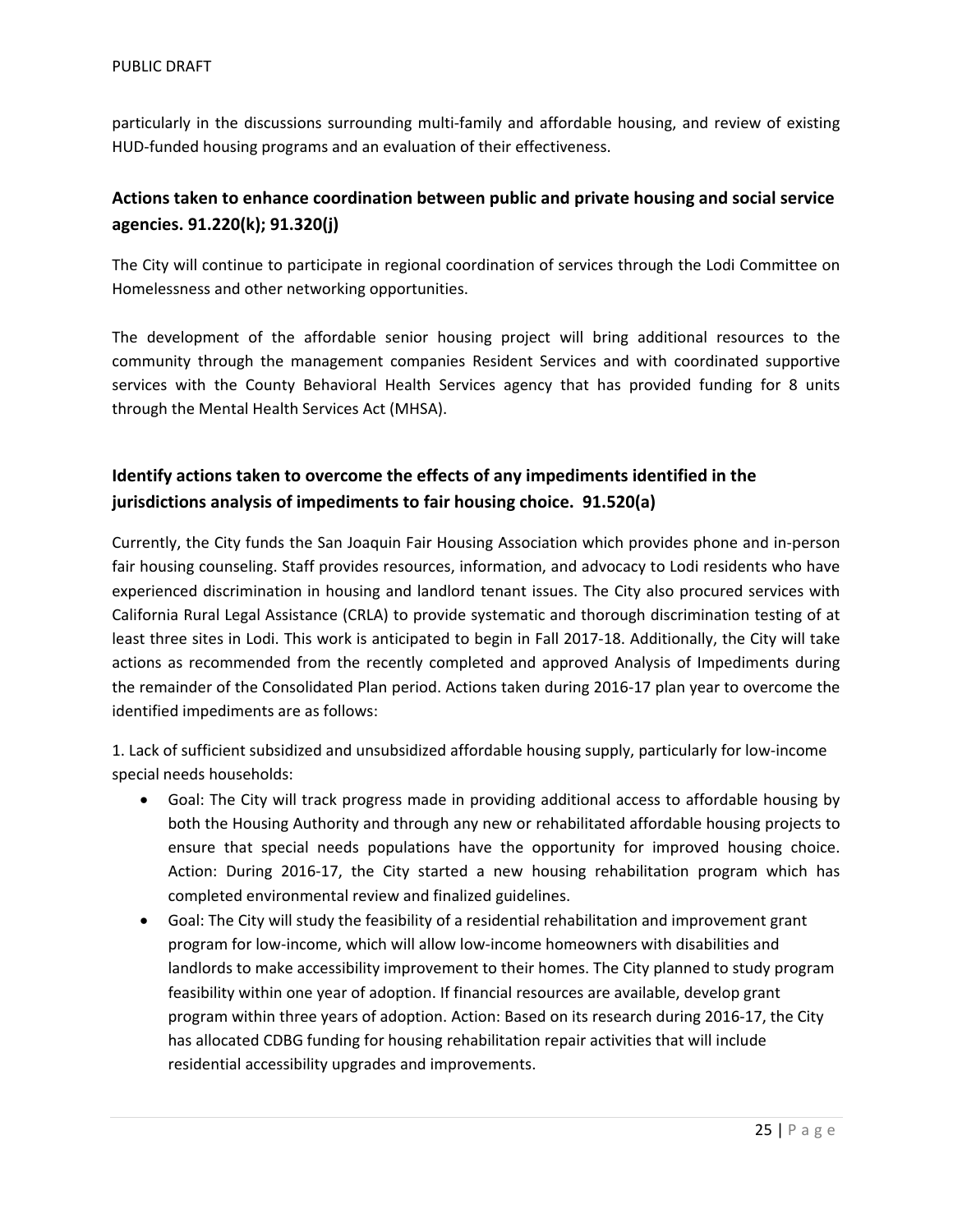#### PUBLIC DRAFT

2.Lack of affordable units suitable for large families, resulting in a concentration of Hispanic households in adjoining low‐income census tracts, and disproportionately impacting Hispanic households and households with large families.

 Goal: The City will require that any affordable housing options located in non‐minority concentrated areas of the city be marketed to Hispanic households as well as to other special needs households. This marketing will include materials printed in both Spanish and English, public outreach efforts targeted at both Spanish and English speakers including targeted outreach in minority concentrated neighborhoods, and an evaluation of rental practices to ensure that no discriminatory marketing or application processes are inhibiting qualifying Hispanic households from alternative housing options. Action: During 2016‐17, the Community Services Manager assisted in outreach to promote the senior Eden Housing project to Spanish‐ speaking and minority concentrated neighborhoods.

3. Lack of available rental housing subsidy for lower‐income households.

- Goal: The City will continue to support the San Joaquin County Housing Authority in its administration of the Housing Choice Voucher rental assistance program, which will include distribution of program information at the Community Development public counter, distribution of program information to rental property owners as part of the City's code enforcement activities, annual meetings with representatives of the Housing Authority to discuss actions the City can take to encourage greater participation in the Voucher Program by rental property owners, and creation and maintenance of a link to the Housing Authority's website on the City's website. Action: A link to the Housing Authority website can be found here: www.lodi.gov.
- Goal: The City will look into other ways to support the Housing Authority in preserving and maintaining affordable units, including potentially providing some funding to help the Housing Authority maintain and add subsidized units in Lodi. For instance, such maintenance could include weatherproofing or providing health and safety upgrades to units owned and subsidized by the Housing Authority. Action: The Housing Authority recently completed a rehabilitation project to its six‐unit complex.
- 4. Different origination and denial rates based on neighborhood.
	- Goal: The City of Lodi will track fair housing complaints and cases lodged in the city to ensure that lenders are not violating fair housing law with discriminatory lending practices. Action: During 2016‐17, no fair housing complaints were filed with the City.
	- Goal: The City of Lodi will support home purchase programs targeted to low/mod households, such as down payment assistance and homeownership mortgage counseling, as long as funding is available. The City may elect to pursue additional funding for down‐payment assistance at a future time if funding becomes available. Action: During 2016-17, the City started a First-Time Homebuyer program.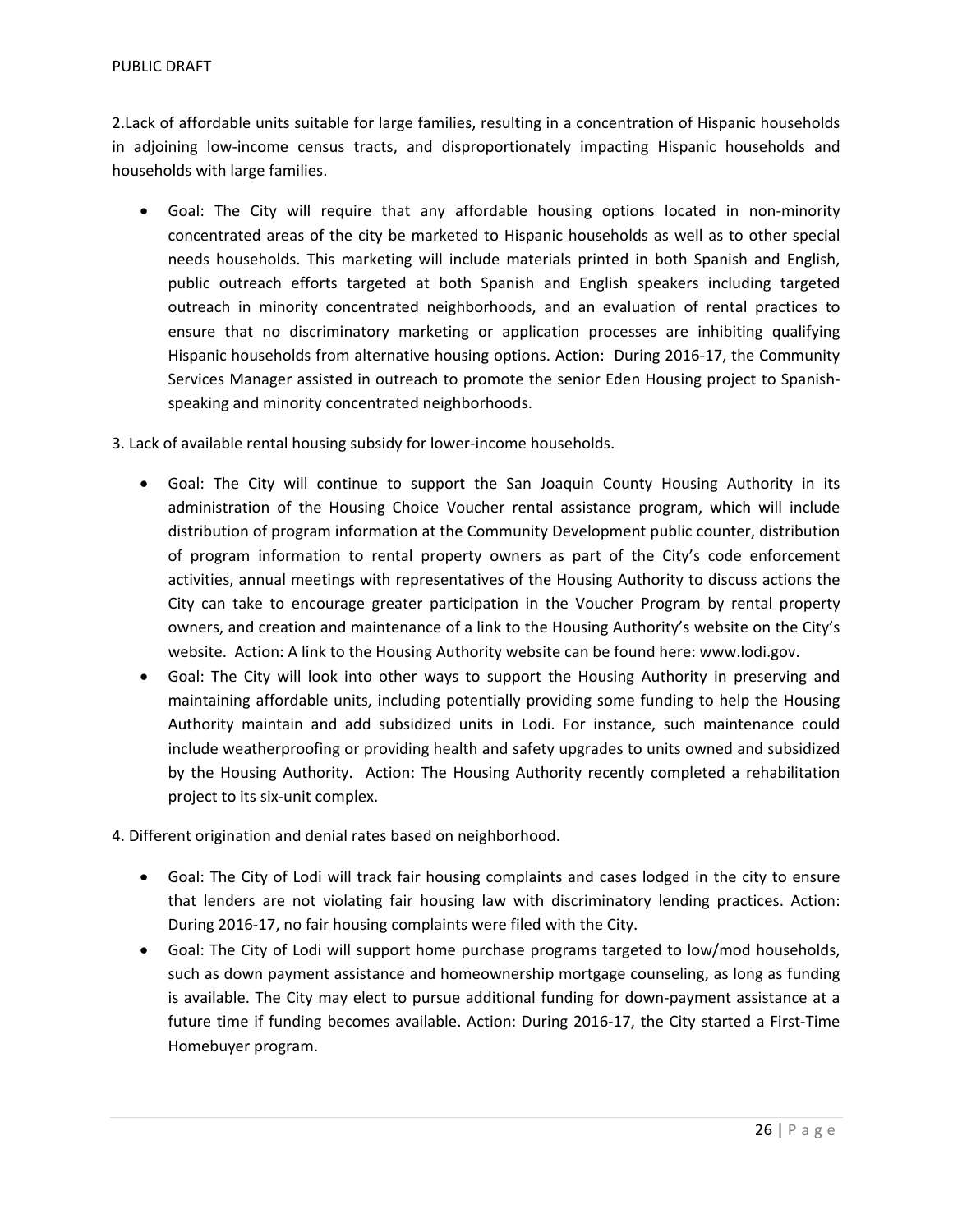6. Lack of knowledge about the requirements of mortgage lenders and the mortgage lending/home purchase process, particularly among lower-income and minority households.

 Goal: The City of will study the potential benefit to offer and to support home purchase programs targeted to lower‐income (low and very low), large family, and minority households. Action: During 2016‐17, the City analyzed the housing market for homeowners and determined that homeowners would best be assisted with a flexible First‐Time Homebuyer Program that would allow for down-payment assistance and/or gap financing as needed to assist homeowner in purchasing their first and affordable home. The program guidelines are approved and outreach for the program has begun. Timeline: Study program feasibility within one‐year of adoption. If financial resources are available develop home purchase program within three years of adoption.

7. Lack of information on the nature and basis of housing discrimination and the resources available to seek assistance.

- Goal: The City of Lodi will monitor the incidence of housing discrimination complaints and report trends annually in conjunction with the CAPER. Action: During the 2016‐17 program year, San Joaquin Fair Housing reported mediation on 14 fair housing cases. This is down from the previous year of 26 cases. The additionally, the City has updated formal policies and procedures for persons with disabilities to request reasonable accommodations to local planning and development standards. Information on the accommodations that a residents can request have been made available on-line and an ADA compliance officer has been identified as well. Information can be found here: www.lodi.gov/accessibility.
- Goal: The City of Lodi will include a review of prior year performance regarding affirmatively furthering fair housing in the annual planning for the use of CDBG funds. The City will identify funding support that addresses the removal of impediments or advancing specific fair housing goals. Action: During 2015‐16, the City requested that fair testing be conducted by San Joaquin Fair Housing Timeline. Upon review of that testing, during 2016‐17, the City determined that it needed to procure for more in‐depth testing and follow‐up. The City released request for bid, conducted interviews, and determined that California Rural Legal Assistance (CRLA) would provide this fair housing testing during 2017‐18 plan year.
- Goal: The City will work with local agencies to improve the collection and reporting of information on discrimination, particularly based on religion, race and ethnicity, age, gender, marital status, presence/absence of children, and household size. These agencies include the apartment associations as well as the San Joaquin Fair Housing Association and other nonprofit groups that regularly come in contact with groups at risk of housing discrimination. Action: The City has required that CRLA in its 17‐18 activities gathering information and report on the types of discrimination that they find through various methods: research, tenant interviews, and first‐ hand testing.
- Goal: The City will conduct fair housing testing at least once every two years to identify the presence of discrimination. Testing will include at least five properties each time. In a five‐year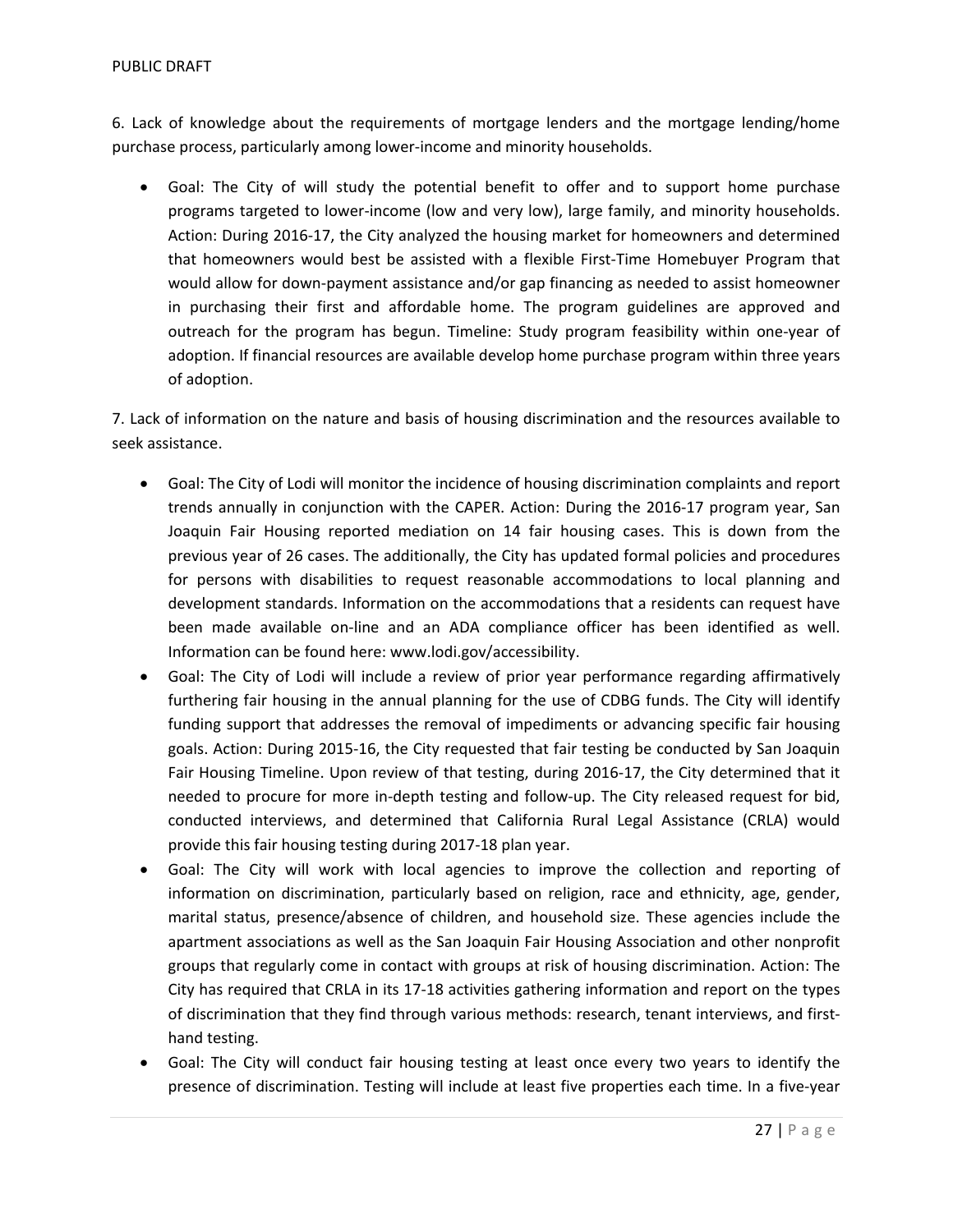period, at least two types of discrimination (e.g., race, disability) will be tested. The City will consider partnering with neighboring jurisdictions to conduct regional testing and will submit a joint Request for Proposals to agencies that have the capacity and experience to complete testing. If a joint effort is infeasible, the City will consider other ways to ensure that discrimination testing is occurring, either by contracting individually or by participating in capacity building with the San Joaquin Fair Housing Association to ensure that there are no discriminatory marketing practices in the city. Action: During 2016‐17, the City reviewed the option of partnering with neighboring jurisdictions, and found that they will continue to pursue this. In the meantime, due to Lodi's more urgent need to conduct testing and the time at which it would take to build a coalition, the City procured for fair housing testing. CRLA will be providing this testing during 2017‐18 program year.

 Goal: The City will continue to work with the San Joaquin Fair Housing Association to improve outreach to residents at risk of discrimination, including marketing, educational efforts, and partnerships with other agencies (schools, utilities, etc.) in the dispersal of fair housing informational materials. Action: During 2016‐17, the City requested that San Joaquin Fair Housing provide at least three trainings to landlords (at least 5 per training) in Lodi on fair housing practices, among other best housing practices. The organization provided one training with 18 landlords in attendance. They also briefly presented fair housing requirements and resources at two seminars on housing managements located in nearby Stockton.

8. Concentration of lower-income households and minority households in less desirable neighborhoods.

- Goal: The City encourages a mixture of household incomes in new developments. As part of the Annual Action Plan, the City will track changes in geographic concentrations for lower‐income and minority households. Action: See the 2017‐18 AAP, where the City continues to support projects that target the geographic concentrations of lower‐income and minority households. These concentrations continue to be located on the eastern sides of the community. Additionally, the development of the 80‐unit affordable senior housing project has made a huge step toward the creation and distribution of affordable housing for low‐income and minority households. City staff will work with the developer/management company to ensure that there is the appropriate marketing of the project to our current low‐income and minority communities.
- 9. Fair Housing education
	- Goal: The City will use mailings to educate people about fair housing and work with the Housing Authority to encourage a diverse applicant pool and good marketing in preparation for when units/vouchers are available. Action: During 2016‐17, San Joaquin Fair Housing conducted outreach on fair housing including attendance at community events.
	- Goal: The City will publish online the availability of housing services and programs in the city. Once a year, the City will publish information in Spanish to inform all persons with limited English language proficiency about the availability of housing services and programs in the city.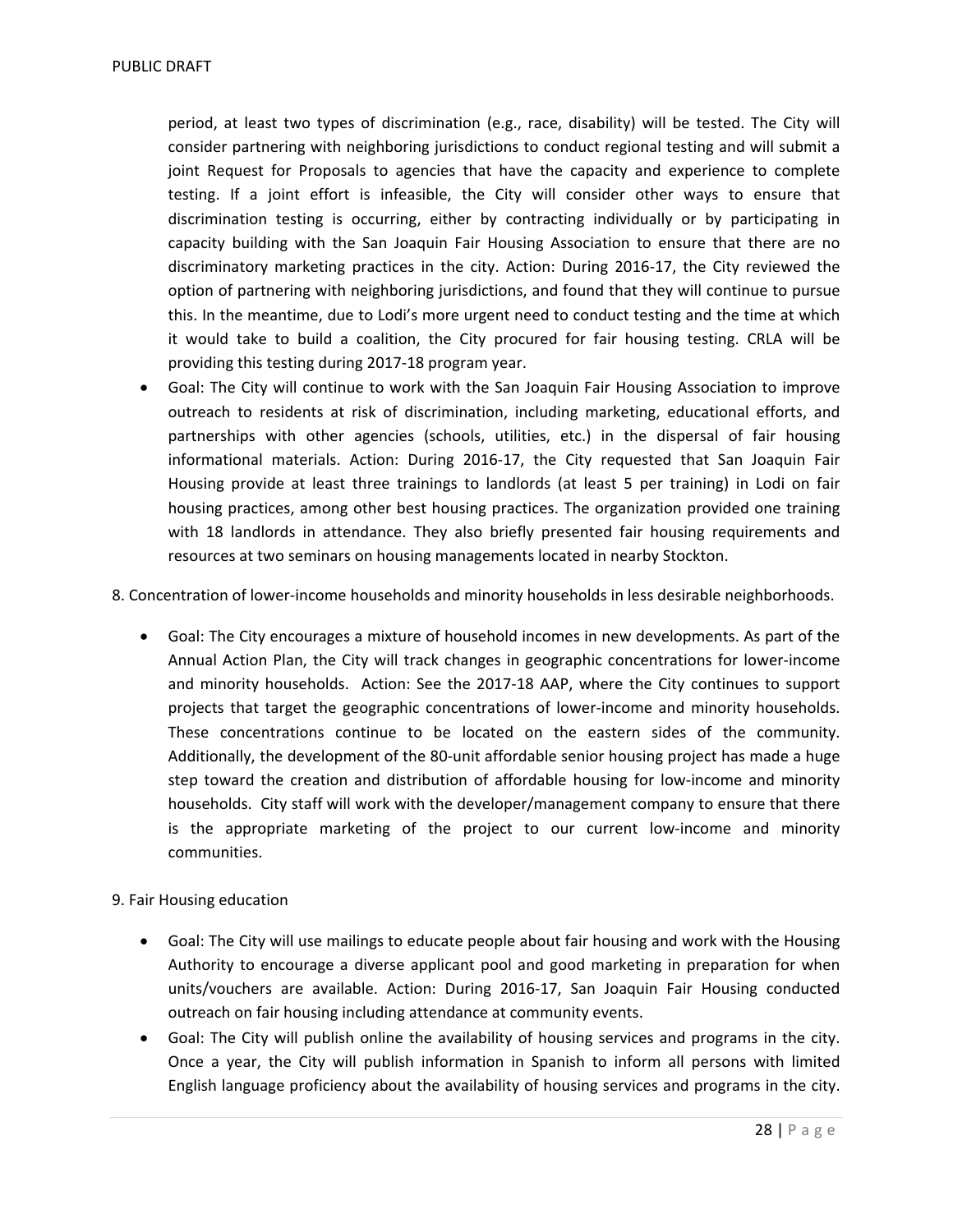The City also has bilingual staff available daily during business hours to assist. Updates to online and bilingual information will be conduction once a year. Bilingual staff available daily during business hours on an ongoing basis. Action: During 2017‐18, the City will create marketing material in both Spanish and English for the First‐Time Homebuyer and Housing Rehabilitation programs.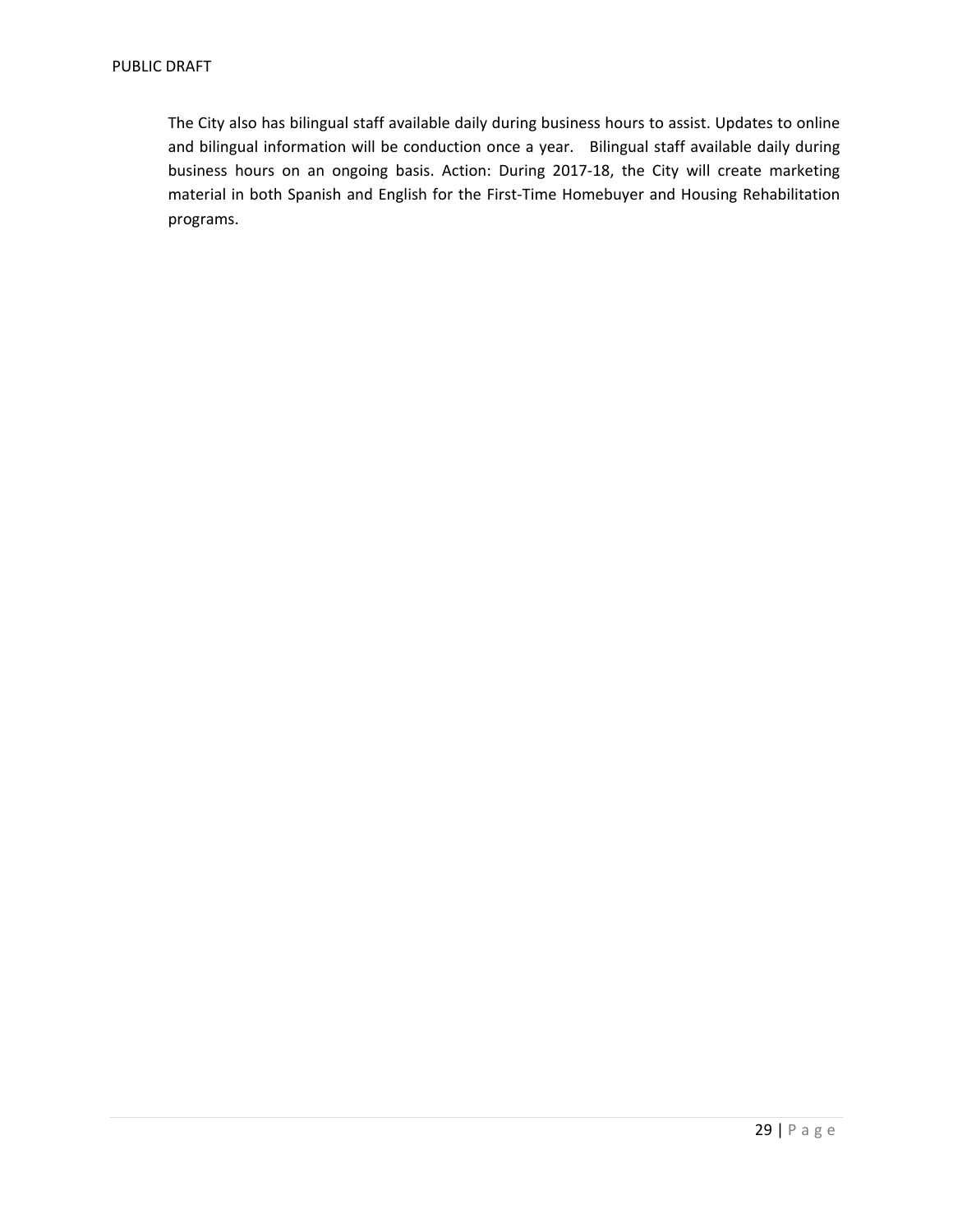## **CR‐40 ‐ Monitoring 91.220 and 91.230**

**Describe the standards and procedures used to monitor activities carried out in furtherance of the plan and used to ensure long‐term compliance with requirements of the programs involved, including minority business outreach and the comprehensive planning requirements**

During 2016‐17, the City's CDBG program was administered by three staff, the Neighborhood Services Division manager, a program specialist, and an intern. Staff oversees reporting requirements, monitors the budget, conducts procurement activities, enforces labor compliance standards, and more. Staff is available to offer assistance and answer questions of sub-recipients, and is in contact with each subrecipient at least quarterly regarding quarterly reports or other matters. The Neighborhood Services Division manager has been administering the CDBG program with the City for almost 20 years, bringing continuity and experience from previous years, and comprehensive implementation of the Consolidated Plan, Housing Element, Analysis of Impediments to Fair Housing and other planning documents.

Per HUD's recommendation, the City updated it monitoring procedures and conducted one on‐site monitoring visit during the 2016‐17 plan year. With these new policies, the City will be proactively assisting sub‐recipients to be compliant with CDBG reporting and filing requirements. The monitoring of Second Harvest resulted in a thorough discussion of services, answering questions about policies, collecting of program information, and ultimately, substantial compliance with HUD standards on the part of the Second Harvest. The City's policy is also to conduct on-going desk monitoring of its subrecipeints throughout the year. This is done periodically and often at the time of quarterly reports. The City is in the process of scheduling another on-site monitoring during the 2017-18 program year.

Also, the City will continue to work with the business center to assist low‐income business owners develop their businesses.

#### **Citizen Participation Plan 91.105(d); 91.115(d)**

## **Describe the efforts to provide citizens with reasonable notice and an opportunity to comment on performance reports.**

The City provided a draft of this CAPER to the public for comment 15‐days prior to the City Council public hearing on September 20, 2016. The City posted and published a 30‐day public notice regarding the City Council hearing on the draft CAPER.

One element of the effective communications that we strive for as a public agency is in the written documents that we prepare that identify how we went about soliciting public comment for use of the funding, what we have proposed to do with our grant funding, and finally what we have accomplished with the use of those funds.

The City received no public comments.